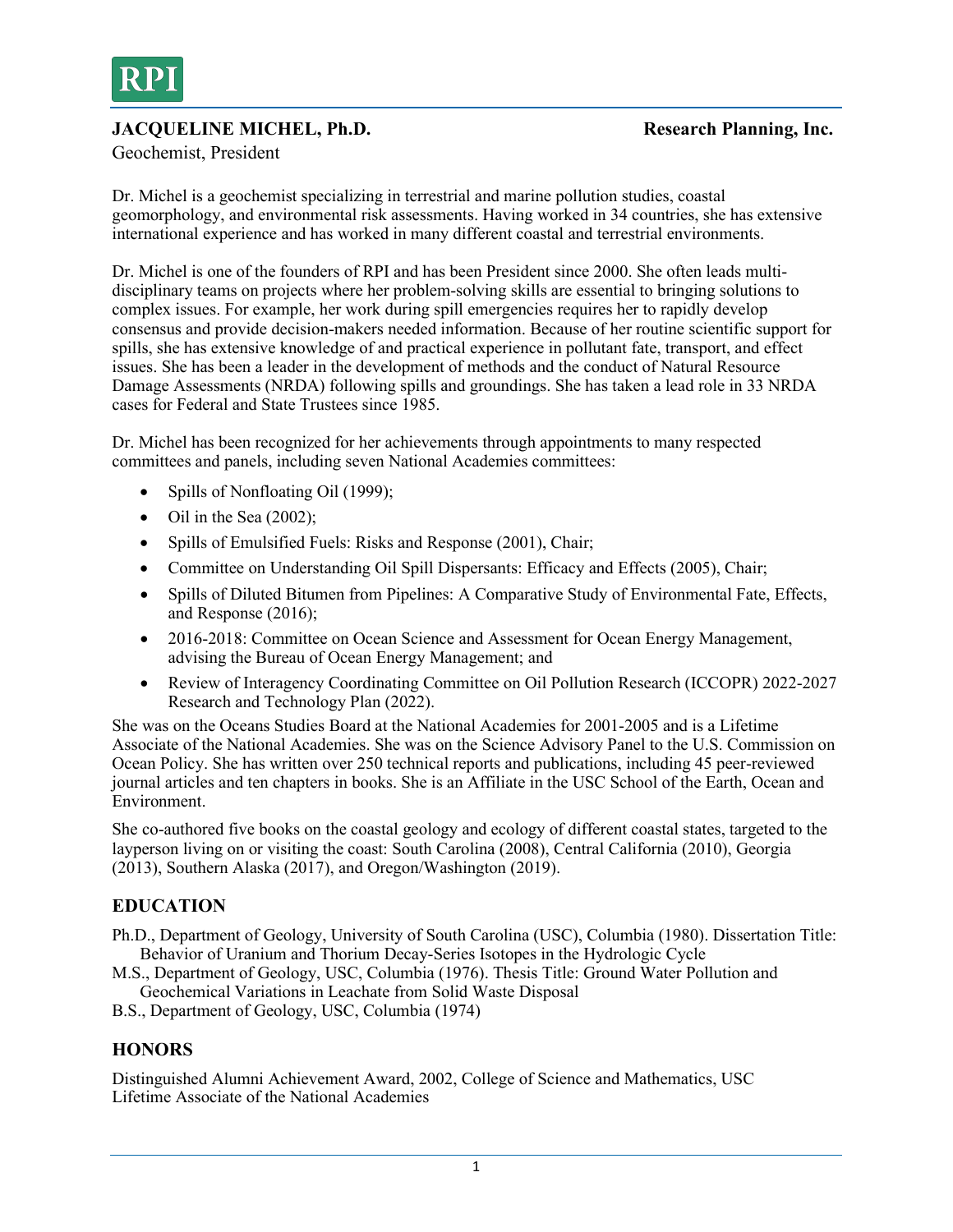

# **PROFESSIONAL EXPERIENCE**

Expertise in four technical areas is outlined separately below:

- 1) Natural resource damage assessment and restoration
- 2) Oil and chemical emergency spill response, research, and contingency planning
- 3) Environmental risk assessment/geology
- 4) Environmental radiochemistry

## **NATURAL RESOURCE DAMAGE ASSESSMENT AND RESTORATION**

Dr. Michel has been a leader in the development of methods and the conduct of natural resource damage assessments (NRDA) following spills and groundings. She has taken a lead role in numerous damage assessments Federal and State Trustees. Since 1991, she has been the project manager for RPI's work under contract to the Assessment and Restoration Division, Office of Response and Restoration on many different aspects of natural resource damage assessments. She worked on the NRDA for the following incidents and waste sites:

- 1. *T/V Amazon Venture*, Savannah River, Georgia/South Carolina (1985)
- 2. Shell Martinez tank farm, Martinez, California (1988)
- 3. *T/V Exxon Valdez*, Prince William Sound, Alaska (1989)
- 4. *T/V American Trader*, Huntington Beach, California (1991)
- 5. Arthur Kill spills in New York/New Jersey (1991)
- 6. Mobil Mining and Minerals Company spill of phosphoric acid into the Houston Ship Channel, Texas (1992)
- 7. *M/V Mega Borg* spill off the Texas coast (1992)
- 8. Colonial Pipeline oil spill into Sugarland Run and the Potomac River, Virginia (1993)
- 9. Unocal Spill, California (1994)
- 10. *T/B North Cape* barge home heating oil spill in Rhode Island (1995)
- 11. Colonial Pipeline spill of No. 2 fuel oil into the Reedy River, South Carolina (1996)
- 12. *T/V Julie N* tanker spill of IFO 180 in Portland, Maine (1996)
- 13. Lake Barre, Louisiana pipeline crude oil spill by Texaco (1997)
- 14. Chevron pipeline crude oil spill, Gulf of Mexico (1998)
- 15. *M/V New Carissa* bunker and diesel spill, Coos Bay, Oregon (1999)
- 16. Tuna Longliners Vessel Removal Action, American Samoa (1999)
- 17. Petrobras Pipeline, Guanabara Bay, Brazil (2000)
- 18. PEPCO pipeline spill, Patuxent River, Maryland (2000)
- 19. Tug Gilbert grounding, Gulf Islands National Seashore (2001)
- 20. *M/T Westchester*, Mississippi River (2001)
- 21. Pryor Oil Well Fire and Spill, Obed Wild and Scenic River, Tennessee (2002)
- 22. *Bouchard Barge-120*, Buzzards Bay, Massachusetts and Rhode Island (2003)
- 23. *M/T Athos 1*, Delaware River, PA, NJ, DE (2004)
- 24. Citgo Refinery, Lake Charles, Louisiana (2006)
- 25. *Cosco Busan*, San Francisco, California (2007)
- 26. Burton Island Ash Landfill, Delaware (2008)
- 27. *Selendang Ayu*, Unalaska Island, Alaska (2008)
- 28. *Deepwater Horizon*, Gulf of Mexico (2010)
- 29. Motiva, Arthur Kill, New York (2012)
- 30. ExxonMobil Pegasus Pipeline, Arkansas (2013)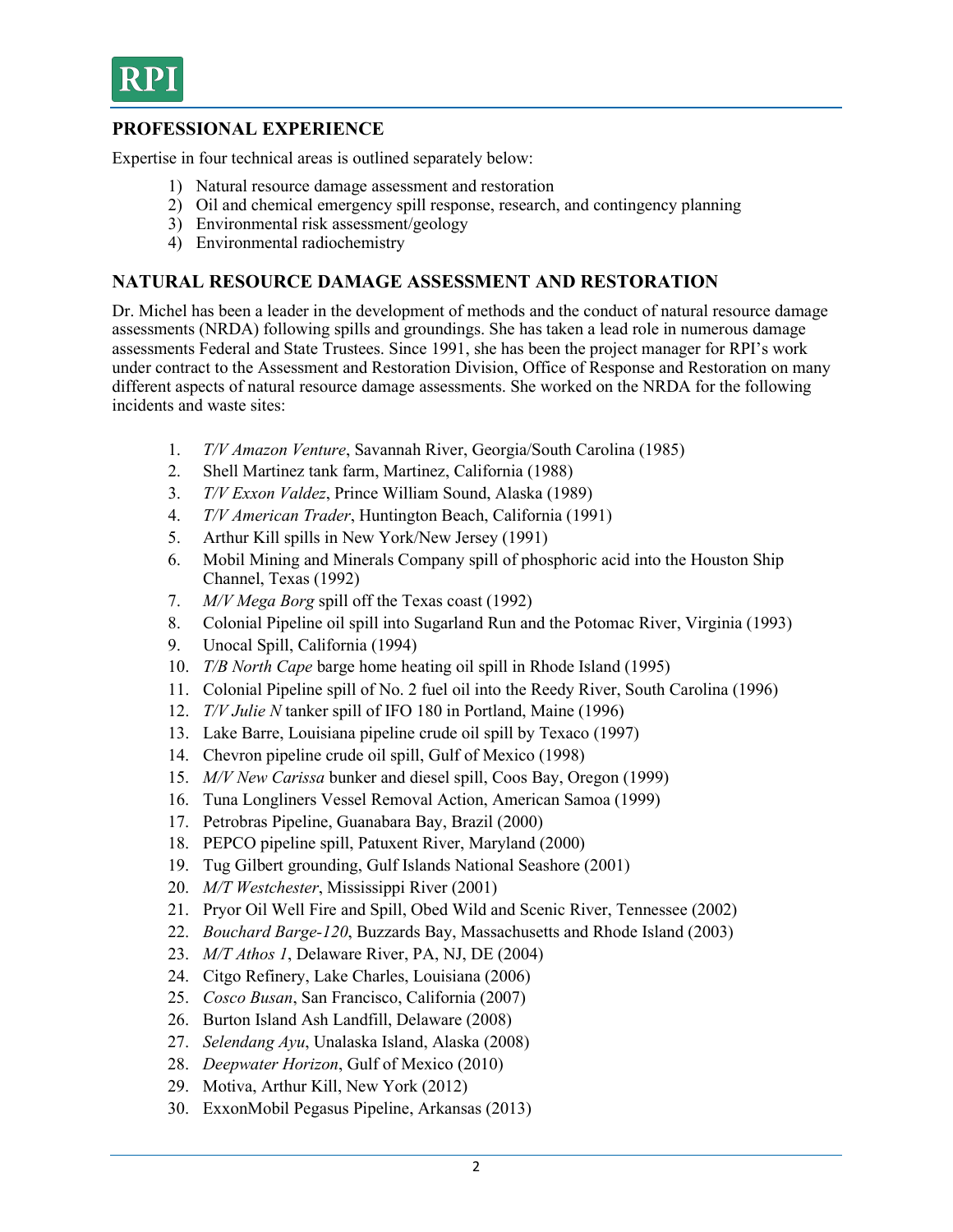

- 31. Zavanna Oil Field Spill, Williston, North Dakota (2014)
- 32. Texas City Y, Texas (2014)
- 33. Refugio Bay, CA (2015)

From 2009-2013, Dr. Michel was the Senior Science Advisor for RPI's four-year project to speed the ecological recovery the coastal habitats affected by the Gulf War oil spill. Through technical management of 23 individual projects (totaling over \$400 million) to restore tidal channel functions, decrease ponding, and reduce physical barriers including thick algal mats, over 1,800 hectares of marshes, tidal flats, and beaches are now recovering faster.

## **Selected Publicly Available Reports**

- Fegley, S. R., and **J. Michel**. 2021. Estimates of losses and recovery of ecosystem services for oiled beaches lack clarity and ecological realism. Ecosphere 12(9):e03763. 10.1002/ecs2.3763
- **Michel, J.**, S.R. Fegley, J.A. Dahlin, and C. Wood. 2017. Oil spill response-related injuries on sand beaches: When shoreline treatment extends impacts beyond the oil. Marine Ecology Progress Series 576:201-218, doi: 10.3354/meps11917.
- Bejarano, A.C. and **J. Michel**. 2016. Oil spills and their impacts on sand beaches: A literature review. Environmental Pollution 218:709-722.
- Nixon, Z., S. Zengel, M. Baker, M. Steinhoff, G. Fricano, S. Rouhani, and **J. Michel**. 2016. Shoreline oiling from the *Deepwater Horizon* oil spill. Marine Pollution Bulletin 107:170-178.
- Zengel, S., C.L. Montague, S.C. Pennings, S.P. Powers, M. Steinhoff, G. Fricano, C. Schlemme, M. Zhang, J. Oehrig, Z. Nixon, S. Rouhani, and **J. Michel**. 2016. Impacts of the *Deepwater Horizon* oil spill on salt marsh periwinkles (*Littoraria irrorata*). Environmental Science & Technology 50:643- 652.
- **Michel, J.**, S.R. Fegley, and J.A. Dahlin. 2015. *Deepwater Horizon* Sand Beach Injury Assessment Technical Report. U NS TR.24). DWH Shoreline NRDA Technical Working Group Report. 111 pp + app.
- **Michel, J.** and Z. Nixon. 2015. Coastal wetland vegetation: Response-related injuries. Final Report. (NS TR.28). DWH Shoreline NRDA Technical Working Group Report.
- Nixon, Z. and **J. Michel**. 2015. Predictive modeling of subsurface shoreline oil encounter probability from the *Exxon Valdez* oil spill in Prince William Sound, Alaska. Environmental Science & Technology 49:4354-4361.
- **Michel, J.** and Z. Nixon. 2015. Coastal wetland vegetation: Response-related injuries during the *Deepwater Horizon* oil spill. NOAA Assessment and Restoration Division, Seattle, WA. 19 pp.
- Bejarano, A., **J. Michel**, and S.E. Allan. 2014. Guidelines for Collecting High Priority Ephemeral Data for Oil Spills in the Arctic in Support of Natural Resource Damage Assessments. Prepared for the Office of Response and Restoration, National Oceanic and Atmospheric Administration, Seattle, WA. 271 pp.
- Minter, T.G., J.A, Hale, C.D. Cormack, L. Cotsapas, and **J. Michel**. 2014. Tidal flat and sand beach remediation: Choosing remediation techniques to speed ecological recovery of habitats still impacted 20 years after the Gulf War oil spill. Proc. 2014 Intl. Oil Spill Conference, American Petroleum Institute, Wash., D.C., pp. 1719-1733.
- Bejarano, A., **J. Michel**, and L. Williams. 2012. Net Environmental Benefit Analysis (NEBA) relative risk ranking conceptual design, Kalamazoo River System, Enbridge Line 6B Release. August 8, 2012; document and appendixes; AR-0963.
- Hale, J. C.D. Cormack, L. Cotsapas, T.M. Montello, O. Langman, J.J. Gabriel, and **J. Michel**. 2011. Relationships between key indicators of environmental condition and degrees of oiling in sediments in salt marsh habitats: A balance between contamination and ecological recovery by natural processes. Proc. 2011 Intl. Oil Spill Conference, American Petroleum Institute, Wash., D.C. 14 pp.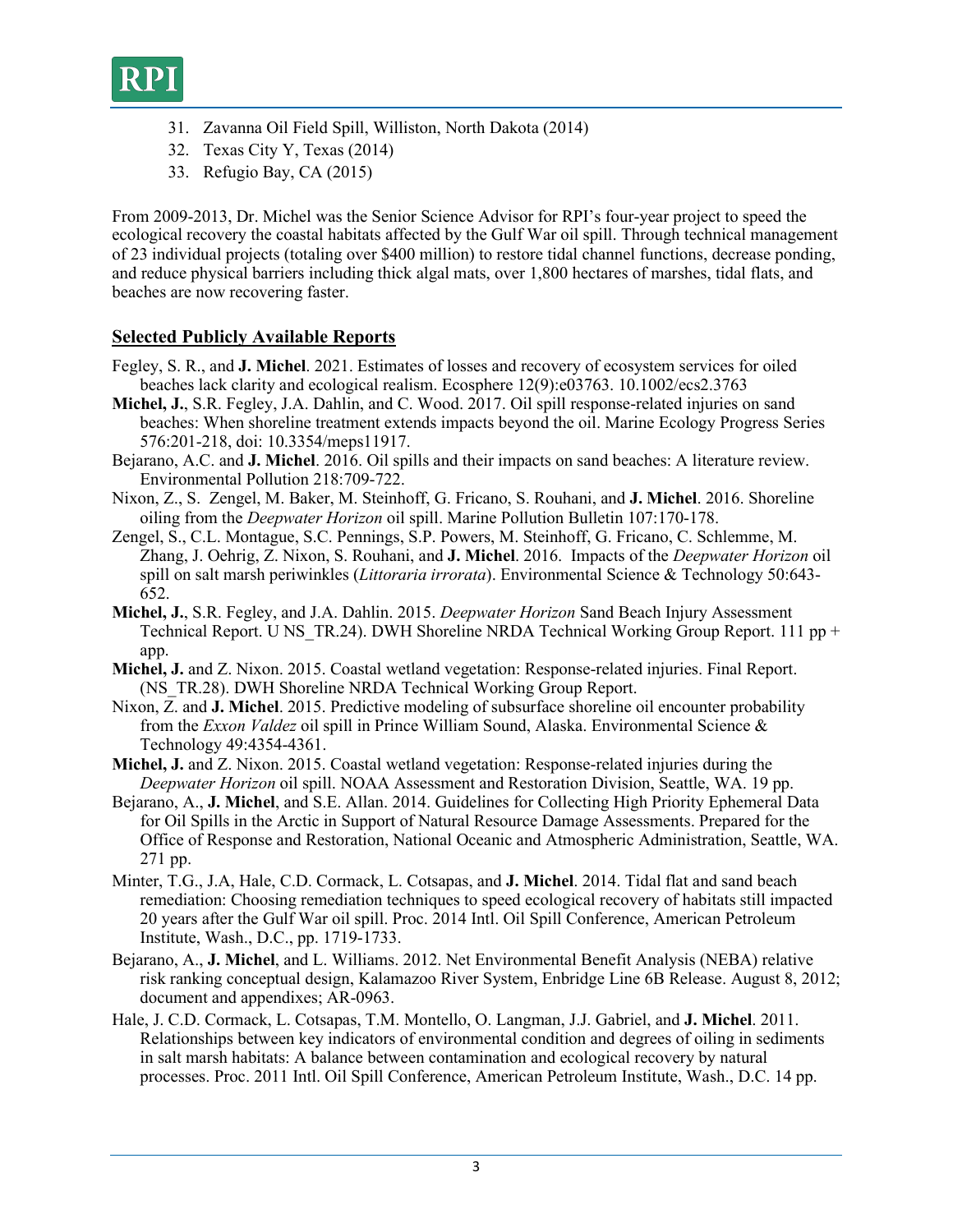- Dunagan, H., **J. Michel**, and J. Burr. 2011. Assessment and restoration scaling of stream services impaired by the Obed River 2002 oil spill. Proc. 2011 Intl. Oil Spill Conference, American Petroleum Institute, Wash., D.C., 11 pp.
- **Michel, J.** and Z. Nixon. 2010. Chapter 2: Distribution of surface and subsurface oil on shoreline habitats four years after the *Selendang Ayu* oil spill. In: Assessment of Remaining Oil from the M/V *Selendang Ayu* Spill as of 2008. NOAA, Anchorage, AK. 33 pp.
- Bejarano, A. and **J. Michel**. 2010. Chapter 4: Analysis of PAH body burdens in blue mussels in winter 2008. In: Assessment of Remaining Oil from the M/V *Selendang Ayu* Spill as of 2008. NOAA, Anchorage, AK. 16 pp.
- Carls, M.G., **J. Michel**, and Z. Nixon. 2010. Chapter 5: Synthesis Discussion of Remaining Oil from the M/V *Selendang Ayu* Spill as of 2008. In: Assessment of Remaining Oil from the M/V *Selendang Ayu*  Spill as of 2008. NOAA, Anchorage, AK. 14 pp.
- **Michel, J.** and A.C. Bejarano. 2010. The *Deepwater Horizon* Oil Spill: Shoreline Cleanup Assessment Technique as a key data source in Habitat Equivalency Analysis. SETAC. New Orleans, LA, USA.
- **Michel, J.**, Z. Nixon, J. Dahlin, D. Betenbaugh, M. White, D. Burton, and S. Turley. 2009. Recovery of interior brackish marshes seven years after the Chalk Point oil spill. Marine Pollution Bulletin 58:995-1006.
- **Michel, J.**, C. Boring, and C. Locke. 2008. Rapid assessment protocols for small vessel groundings. Proc. 2008 Intl. Oil Spill Conference, American Petroleum Institute, Wash., D.C., pp. 381-386.
- Nixon, Z., **J. Michel**, Hoff, D. Forsell, S. Krest, K. Clark, T. Nicols, J. Dunn, and K. Kalasz. 2008. Estimating bird injury from the M/T *Athos 1* incident. Proc. 2008 Intl. Oil Spill Conference, American Petroleum Institute, Wash., D.C., pp. 995-1001.
- Greer, R., P. McGowan, **J. Michel**, and N. Meade. 2005. Injury to muskrats (*Ondatra zibethicus*) from the Chalk Point Oil Spill, Patuxent River, Maryland. Proc. 2005 Intl. Oil Spill Conference, American Petroleum Institute, Wash., D.C., pp. 787-791.
- **Michel, J.**, H. Hinkeldey, N. Meade, and P. McGowan. 2003. Injury to birds and diamondback terrapins resulting from the Chalk Point oil spill, Maryland. Proc. 2003 Intl. Oil Spill Conference, American Petroleum Institute, Wash., D.C., pp. 797-803.
- **Michel, J.**, S. Zengel, H. Hinkeldey, and D. Helton. 2003. Ephemeral data collection during the emergency phase of a spill: Protocols on design and methods. Proc. 2003 Intl. Oil Spill Conference, American Petroleum Institute, Wash., D.C., pp. 1139-1145.
- RPI. 2003. Preassessment Phase Report for the Howard/White Unit No. 1 Oil Spill NRDA, Obed Wild and Scenic River, Morgan County, Tennessee. Prepared for National Park Service, 47 pp. + apps.
- **Michel, J.**, S. Zengel, C. Lord, and Z. Nixon. 2002. Surveys of Abandoned Vessels: U.S. Caribbean Region. NOAA Office of Response and Restoration, Silver Spring, MD. 52 pp. + app.
- **Michel, J.**, K. Smith, M. Keiler, A. Rizzo, R. Ayella, and G. Harmon. 2002. Injury to wetlands resulting from the Chalk Point oil spill. Report to the Trustee Council for the Chalk Point Oil Spill. NOAA Damage Assessment Center, Silver Spring, MD. 31 pp + app.
- **Michel, J.** 2001. Mangrove habitat injury assessment and scaling protocols. Report to NOAA Damage Assessment Center, Silver Spring, MD. 27 pp  $+41$  pp. annotated bibliography.
- Hinkeldey, H, **J. Michel**, T. Tomasi, R. Greer, W. Kicklighter, R. Wood and N. Meade. 2001. Estimate of the total injury to diamondback terrapins from the Chalk Point oil spill. Report to the Trustee Council for the Chalk Point Oil Spill. NOAA Damage Assessment Center, Silver Spring, MD. 12 pp.
- **Michel, J.**, P. McGowan, and R. Greer. 2001. Estimate of total acute mortality to birds and production foregone resulting from the Chalk Point oil spill, Swanson Creek, Maryland, April 7, 2000. Report to the Trustee Council for the Chalk Point Oil Spill. NOAA Damage Assessment Center, Silver Spring, MD. 15 pp.
- **Michel, J.** 2001. Preassessment Data Report for the *M/T WESTCHESTER* oil spill, Mississippi River Mile 38, Louisiana. Report to the Trustees, NOAA Damage Assessment Center, Silver Spring, MD. 19 pp.  $+$  app.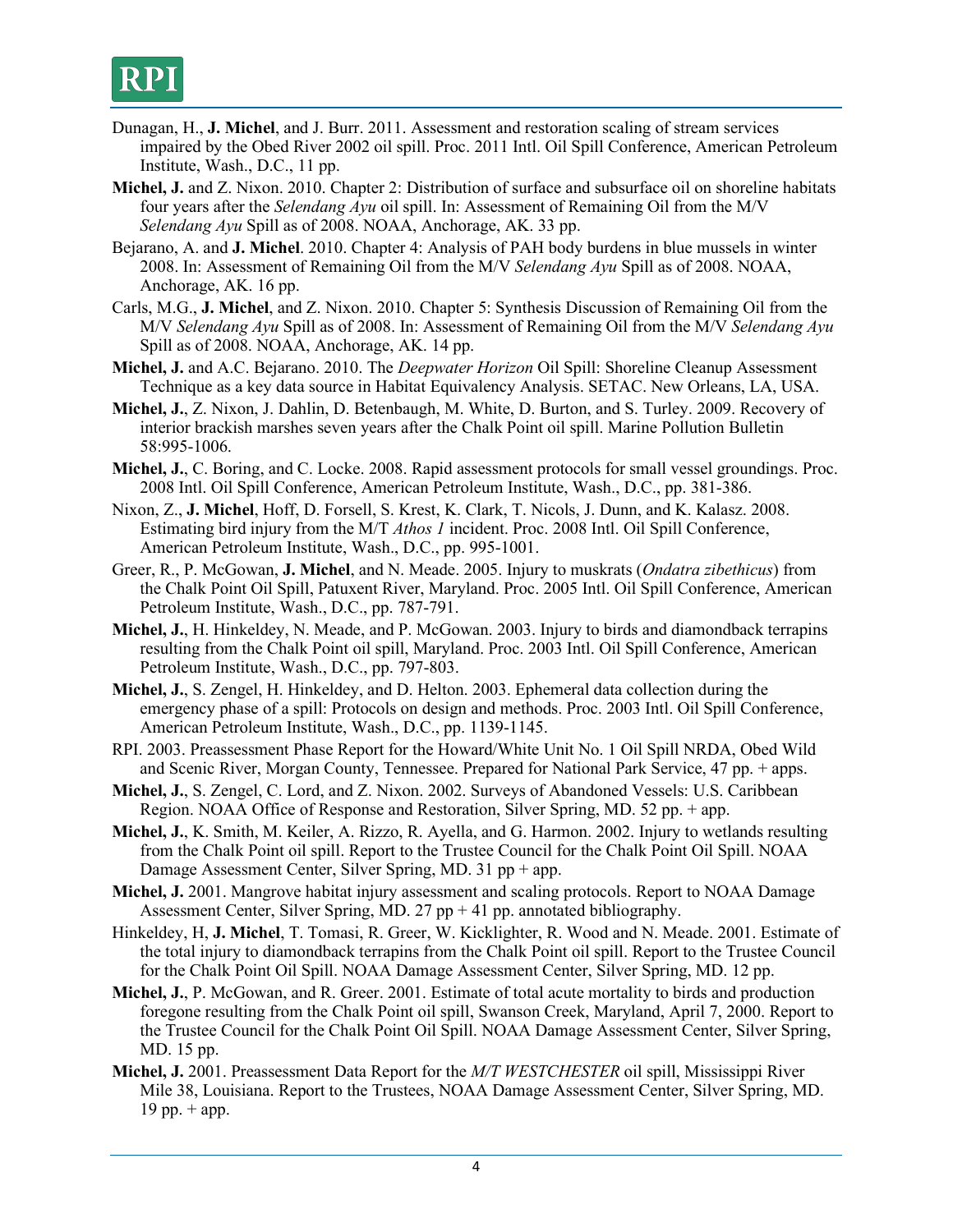- **Michel, J.**, S. Zengel, L. Cotsapas, J. Dahlin, and J. Hoff. 2001. Scaling of injury to reef flat habitats resulting from removal actions of grounded vessels in Pago Pago, American Samoa. Proc. 2001 Intl. Oil Spill Conference, American Petroleum Institute, Wash., D.C., pp. 671-678.
- **Michel, J.** 2000. Interim Preassessment Report, *M/V New Carissa* Oil Spill. NOAA Damage Assessment Center, Silver Spring, MD.
- RPI. 1999. Restoration Plan and Environmental Assessment, Tuna Longliners Cleanup, Pago Pago, American Samoa. NOAA Damage Assessment Center, Silver Spring, MD.
- **Michel, J.**, S. Zengel, D. Helton, J.R. Payne. 1999. Protocols for sample design and implementation: field methods, sample handling, and chemical analysis for natural resource damage assessments of oil spills. Proc. 1999 Intl. Oil Spill Conference, American Petroleum Institute, Wash., D.C., pp. 1109- 1111.
- **Michel, J.** and S. Zengel. 1998. Monitoring of oysters and sediments in Acajutla, El Salvador. Marine Pollution Bulletin 36(4):256-266.
- **Michel, J.** 1997. Extent of oiling of wetlands, *Julie N* oil spill, Portland, Maine. Prepared for the *Julie N* Trustee Council, Maine Department of Environmental Protection, Portland, ME, 12 pp. + app.
- **Michel, J.** 1997. Natural Resources Damage Assessment Handbook for Thailand. Prepared for the Pollution Control Department, Ministry of Science Technology and Environment, Bangkok, Thailand. 86 pp.
- **Michel, J.**, F. Csulak, D. French, and M. Sperduto. 1997. Natural resource impacts from the *North Cape* oil spill. Proc. 1997 Intl. Oil Spill Conference, American Petroleum Institute, Wash., D.C., pp. 841- 850.
- Helton, D., **J. Michel**, and T.J. Reilly. 1997. Incorporating oil behavior in the design of natural resource damage assessment studies: three case histories. Proc. 20th Arctic and Marine Oilspill Program Tech. Seminar, Environment Canada.
- **Michel, J.** 1996. *North Cape* oil spill natural resource damage assessment, preassessment data report. Prepared for Damage Assessment Center, NOAA; Ninigret National Wildlife Refuge, U.S. Fish and Wildlife Service; and Rhode Island Department of Environmental Management. 85 pp. + app.
- Reinharz, E. and **J. Michel**. 1996. Preassessment Phase Guidance Document for Natural Resources Damage Assessment Under the Oil Pollution Act Of 1990. Prepared for the Damage Assessment and Restoration Program, National Oceanic and Atmospheric Administration, 1305 East-West Highway, SSMC #4, Silver Spring, Maryland. 47 pp. + app.
- Huguenin, M.T., D.H. Haury, J.C. Weiss, D. Helton, C. Manen, E. Reinharz, and **J. Michel**. 1995. Injury Assessment Guidance Document for Natural Resources and Services under the Oil Pollution Act of 1990. Prepared for the Damage Assessment and Restoration Program, NOAA, Silver Spring, MD.
- **Michel, J.**, R.E. Unsworth, D.K. Scholz, and E. Snell. 1994. Oil spill damage inventory and assessment: preliminary protocols and methodologies. Prepared for the Florida Marine Research Institute, St. Petersburg, FL,  $204$  pp. + app.
- Scholz, D. and **J. Michel**. 1992. The *Mega Borg* oil spill: chronology and summary of spill response activities (chap. 1); and fate of the lost oil (chap. 2). Prepared for the Damage Assessment Center, NOAA, Rockville, MD, 88 pp. + app.
- **Michel, J.** and D. Scholz. 1992. Natural resources damage assessment emergency procedures manual. Prepared for the Damage Assessment Center, NOAA, Rockville, MD. 93 pp. + app. (version 2.0 published October 1995).
- **Michel, J.** 1991. Simplified Type B assessments: a cost-effective and rational approach to natural resource damage assessments for spills. Invited Paper, Am. Fisheries Society, San Antonio, TX.
- **Michel, J.** 1989. Natural resource damage assessment of the *Amazon Venture* oil spill. Proc. 1989 Oil Spill Conference, American Petroleum Institute, Wash., D.C., pp. 303-306.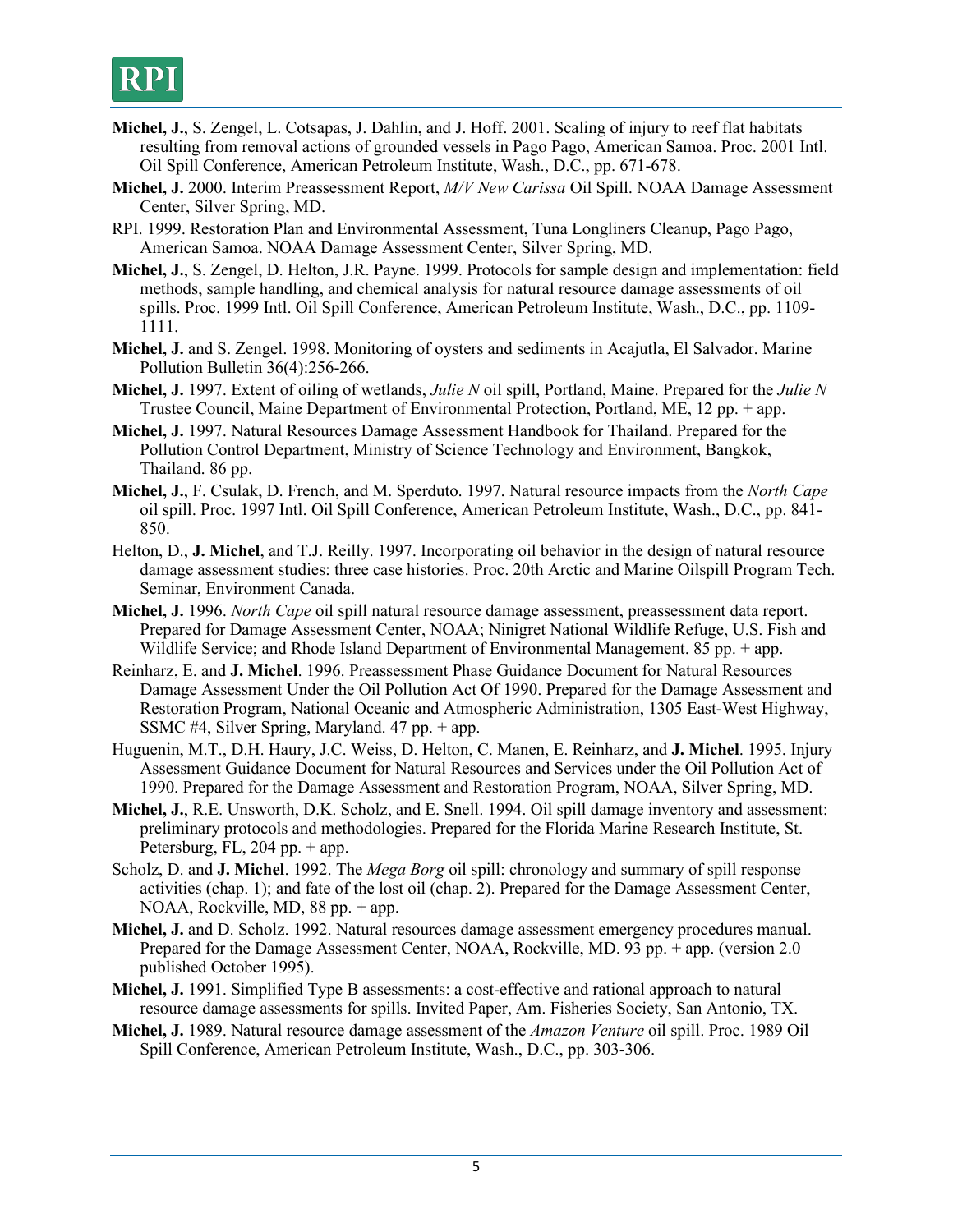

## **OIL AND CHEMICAL SPILL RESPONSE, RESEARCH, AND CONTINGENCY PLANNING**

Multidisciplinary Assessment of Coastal Ecosystems Impacted by Oil and Chemical Spills, Dr. Michel was part of the original team of RPI scientists who pioneered much of the early research on oil spill impacts on coastal ecosystems. This work, sponsored by the National Oceanic and Atmospheric Administration, has involved multidisciplinary studies of hazardous materials spill impacts and the development of strategies to mitigate these impacts. Scientific support for hazardous materials spills includes rapid assessment of the aquatic toxicology, chemical hazards, field methods, and fate and effects for a wide range of chemicals. Because of her routine scientific support for spills, she has extensive knowledge of and practical experience in pollutant fate, transport, and effect issues.

Spills of note where field responses have been conducted include the following:

| T/V Metula                       | Strait of Magellan, Chile    | 1976 |
|----------------------------------|------------------------------|------|
| T/V Amoco Cadiz                  | Brittany, France             | 1978 |
| T/B Peck Slip                    | Puerto Rico                  | 1978 |
| <b>IXTOC</b> well blowout        | South Texas                  | 1979 |
| Funiwa 5 blowout                 | Nigeria                      | 1982 |
| Cape Fear River                  | Wilmington, North Carolina   | 1983 |
| T/V Puerto Rican                 | San Francisco, California    | 1985 |
| T/V Amazon Venture               | Savannah, Georgia            | 1986 |
| M/V Pac Baroness                 | Santa Barbara, California    | 1987 |
| Shell Refinery                   | Martinez, Calif.             | 1988 |
| T/V Exxon Valdez                 | Valdez, Alaska               | 1989 |
| T/V American Trader              | Huntington Beach, California | 1990 |
| T/B Bella Vista                  | St. Kitts/Puerto Rico        | 1991 |
| Gulf War Spill                   | Saudi Arabia and Kuwait      | 1991 |
| T/V Katina P                     | Mozambique                   | 1992 |
| <b>Benzene Trail Derailment</b>  | Duluth, Minnesota            | 1992 |
| Greenhill Petroleum Blowout      | Timbalier Bay, Louisiana     | 1992 |
| UNOCAL refinery                  | Neches River, Texas          | 1993 |
| Colonial Pipeline Break          | Reston, Virginia             | 1993 |
| T/B Bouchard 255                 | Tampa, Florida               | 1993 |
| T/B Morris J. Berman             | Puerto Rico                  | 1994 |
| <b>RASA</b> Refinery             | Acajutla, El Salvador        | 1994 |
| Kharyaga-Usinsk Pipeline Spills  | Komi Republic, Russia        | 1995 |
| Powell-Duffryn Chemical Fire     | Savannah, Georgia            | 1995 |
| T/B North Cape                   | Rhode Island                 | 1996 |
| Colonial Pipeline-Reedy River    | Greenville, South Carolina   | 1996 |
| $T/V$ Julie $N$                  | Portland, Maine              | 1996 |
| Lake Barre Texaco Pipeline Spill | Lake Barre, Louisiana        | 1997 |
| Kapitan Egorov Grounding         | Guayanilla, Puerto Rico      | 1998 |
| <b>BP</b> Offshore Platform      | Southwest Pass, Louisiana    | 1998 |
| M/V New Carissa                  | Coos Bay, Oregon             | 1999 |
| Chevron Pipeline                 | Quatre Bayou, Louisiana      | 1999 |
| Petrobras Pipeline               | Guanabara Bay, Brazil        | 2000 |
| Sun Oil Co. Pipeline             | John Heinz NWR, Penn.        | 2000 |
| PEPCO Pipeline                   | Patuxent River, Maryland     | 2000 |
| M/V Westchester                  | Mississippi River, RM 38     | 2000 |
| Williams Pipeline Break          | Mosquito Bay, Louisiana      | 2001 |
| Oiled Shoreline Survey           | Saudi Arabia                 | 2002 |
| T/B Bouchard-120                 | Buzzards Bay, Massachusetts  | 2003 |
| <b>M/V</b> Fortune Epoch         | Savannah, Georgia            | 2004 |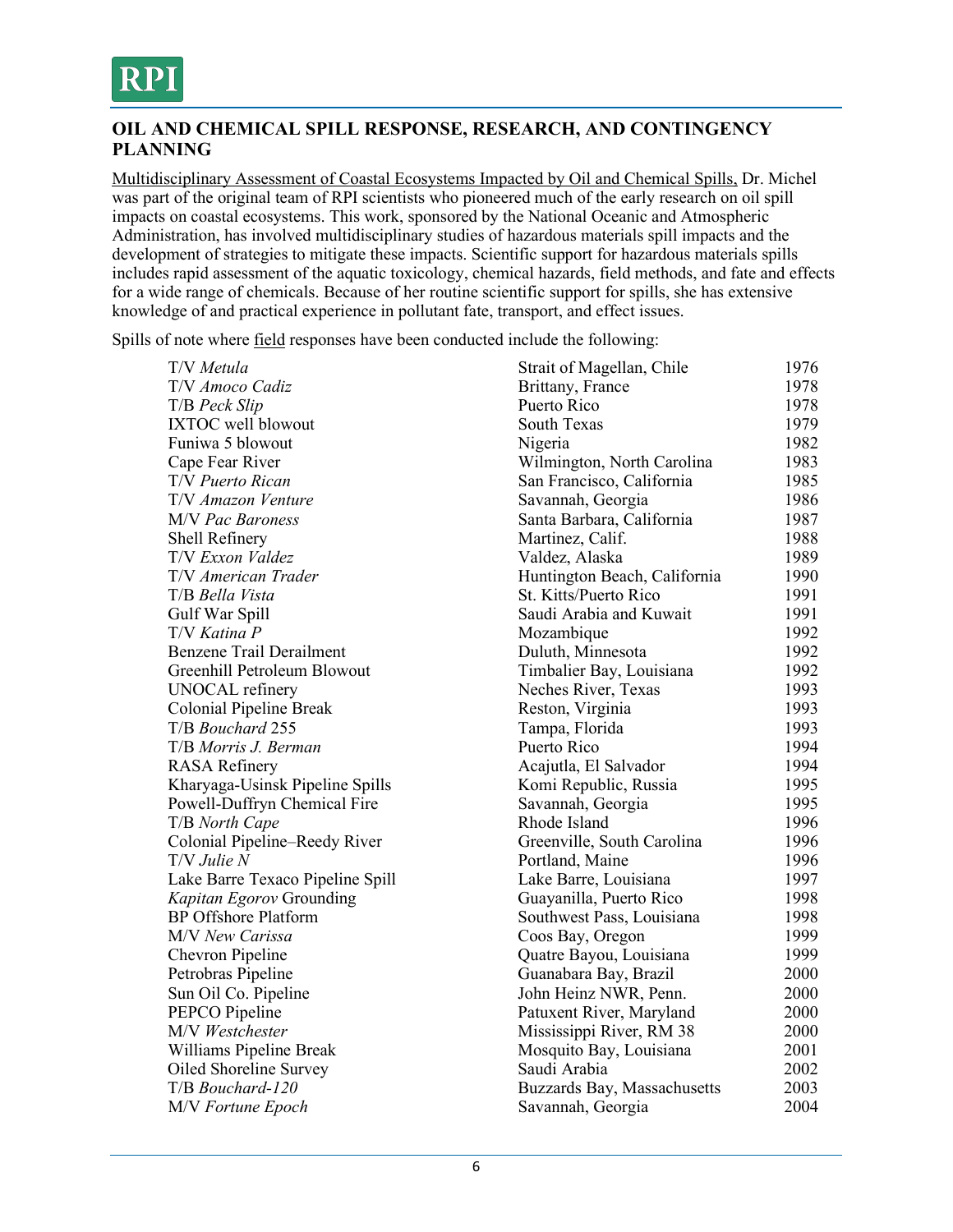

| $M/T$ Athos 1<br>Hurricane Katrina and Rita spills<br>$T/B$ DBL-152<br>Bayou Perot<br>M/V Cosco Busan<br>T/V Hebei Spirit<br>Deepwater Horizon/MC252 | Delaware River, Pa, NJ, DE<br>Louisiana<br>Offshore Louisiana<br>Louisiana<br>San Francisco, California<br>South Korea<br>Gulf of Mexico | 2004<br>2005<br>2005<br>2007<br>2007<br>2008<br>2010 |
|------------------------------------------------------------------------------------------------------------------------------------------------------|------------------------------------------------------------------------------------------------------------------------------------------|------------------------------------------------------|
|                                                                                                                                                      |                                                                                                                                          |                                                      |
|                                                                                                                                                      |                                                                                                                                          |                                                      |
|                                                                                                                                                      |                                                                                                                                          |                                                      |
|                                                                                                                                                      |                                                                                                                                          |                                                      |
| ExxonMobil Pegasus Pipeline                                                                                                                          | Mayflower, Arkansas                                                                                                                      | 2013                                                 |
| Texas City Y barge spill                                                                                                                             | South Texas                                                                                                                              | 2014                                                 |
| Refugio Incident                                                                                                                                     | Santa Barbara, California                                                                                                                | 2015                                                 |
|                                                                                                                                                      |                                                                                                                                          |                                                      |

Shoreline Assessment and Cleanup. Dr. Michel is an international specialist in shoreline assessment and cleanup. In 1995, she was Senior Advisor to the World Bank responsible for development and oversight of a \$45 million emergency oil spill cleanup in the Komi Region of the Former Soviet Union. The plan was to prevent the release of massive amounts of oil into rivers draining to the Arctic Ocean. In 1997-8, she was again asked to assist the World Bank on cleanup of onshore oil production fields in Azerbaijan. In 2000, she was asked by the Inter-American Development Bank to advise the environmental agencies of Brazil on assessment of a major oil spill in Guanabara Bay.

Lecturer and Instructor on Oil Spill Response. Dr. Michel is the primary lecturer of 3-5 day courses on the behavior, effects, and cleanup considerations at oil spills. Through the use of case histories via slide presentations and training manuals, participants are given experience in oil spill response needs for protection of natural resources. This course has been conducted more than 60 times since 1992.

Gulf War Oil Spill Assessment and Restoration. In 1991-1992, Dr. Michel was the Chief Scientist on Leg II–Nearshore Biogeochemical Processes for the *Mt*. *Mitchell* cruise in the Arabian Gulf. This project studied the fate and transport mechanism for contamination of the intertidal and subtidal habitats in Saudi Arabia following the Gulf War spill. She coordinated the studies of 25 scientists from ten countries for a 22-day cruise and a six-week shoreline survey. In 2002-2003, she was the Senior Scientist on the \$6 million Oiled Shoreline Survey to assess the injury and need for remediation of intertidal habitats along the 800 km of shoreline of Saudi Arabia affected by the Gulf War oil spill. She developed the study plan, participated in the fieldwork, and was the senior author of the technical report. From 2009-2013, she was a Senior Scientist in support of the \$460 million restoration program. Starting in 2018, she is part of the RPI team conducting a five-year monitoring program to track recovery of restored tidal flats and marshes.

### **Selected Publications**

### **OIL/CHEMICAL SPILL EFFECTS AND FATE RESEARCH**

- **Michel, J.** (Editor). 2021. Oil Spill Effects Literature Study of Spills of 500–20,000 Barrels of Crude Oil, Condensate, or Diesel. Anchorage, AK: US Department of the Interior, Bureau of Ocean Energy Management. OCS Study BOEM 2021-048. 220 pp.
- **Michel, J.** (Editor) 2021. Oil Spill Effects Literature Study of Spills of Greater than 20,000 Barrels of Crude Oil, Condensate, or Diesel. US Department of the Interior, Bureau of Ocean Energy Management, Sterling, VA. OCS Study BOEM 2020-058. 326 pp.
- Hale, J., J. Weaver, **J. Michel**, L. Cotsapas, and H. Fravel. 2019. Annual Monitoring Report 1 ‐ Fall 2018 and Spring 2019 Monitoring Events. Coastal Environments Long‐Term Monitoring Program. Report submitted to the General Authority of Meteorology and Environmental Protection, Jeddah, Saudi Arabia. 170 pp.
- Nixon, Z. and **J. Michel**. 2018. A Review of distribution and quantity of lingering subsurface oil from the *Exxon Valdez* Oil Spill. Deep Sea Research Part II. http://dx.doi.org/10.1016/j.dsr2.2017.07.009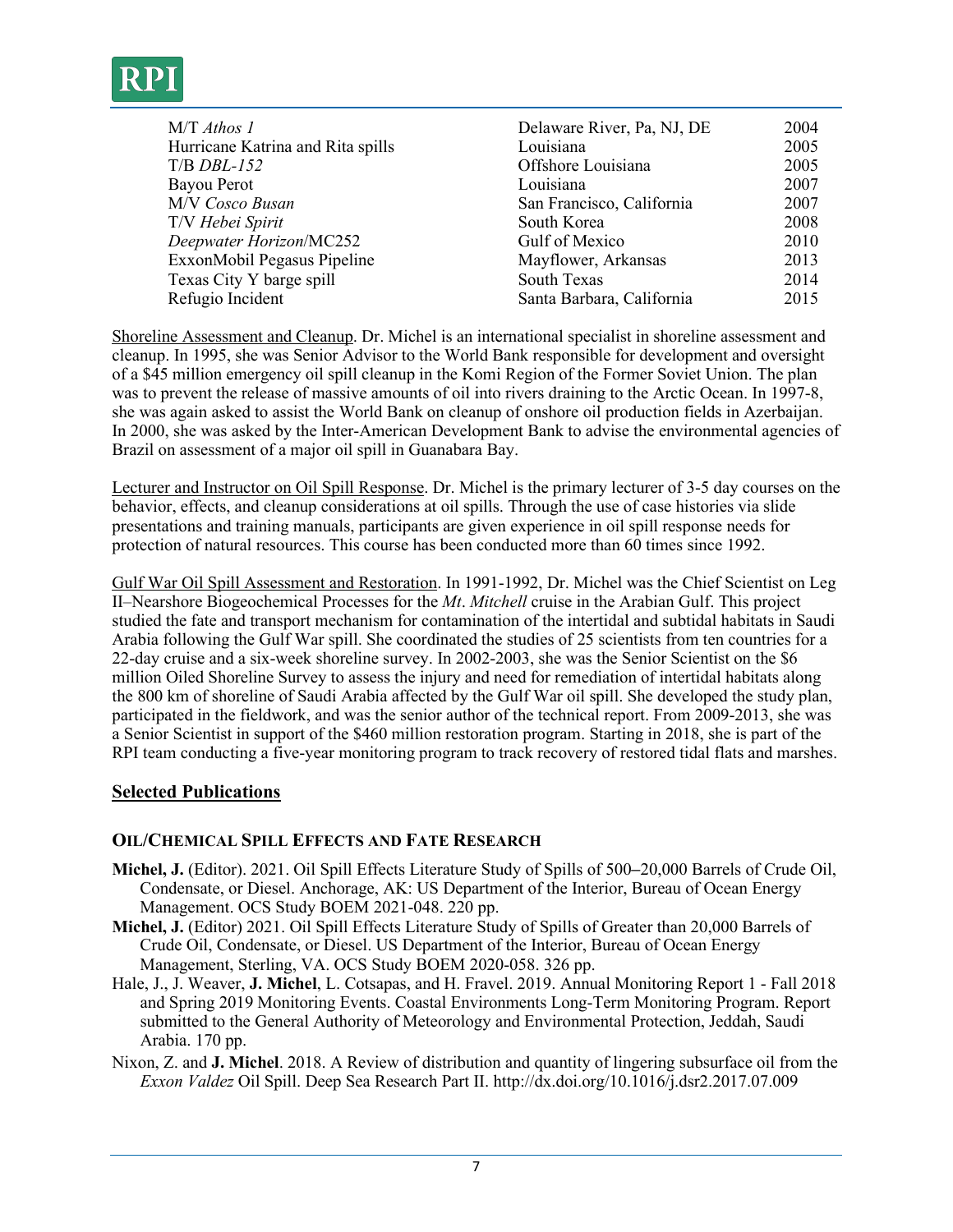- **Michel, J.** and M. Fingas. 2016. Oil Spills: Causes, Consequences, Prevention, and Countermeasures. In: G.M. Crawley (ed.), Fossil Fuels: Current Status and Future Directions, World Scientific Series in Current Energy Issues, Volume 1. World Scientific., pp. 159-202.
- **Michel, J.**, D. Esler, and Z. Nixon. 2016. Studies on *Exxon Valdez* Lingering Oil: Review and Update on Recent Findings. *Exxon Valdez* Oil Spill Trustee Council, Anchorage, AK. 39 pp.
- Bejarano, A.C, H. Dunagan, and **J. Michel**.2015. Effects of Oil, Shoreline Treatment, and Physical Disturbance on Sand Beach Habitats. Report to NOAA Office of Response and Restoration, NOAA, Seattle, WA, 145 pp.
- Zengel S, B.M. Bernik, N. Rutherford, Z. Nixon, and **J. Michel**. 2015. Heavily oiled salt marsh following the *Deepwater Horizon* oil spill, ecological comparisons of shoreline cleanup treatments and recovery. PLoS ONE 10(7): e0132324. doi:10.1371.
- Hoff, R. and **J. Michel**. 2014. Oil Spills in Mangroves: Planning & Response Considerations. Office of Response and Restoration, NOAA, Seattle, WA. 90 pp.
- **Michel, J.** and N. Rutherford. 2014. Determining the need for treatment of oiled marshes: Rates of recovery and treatment options by oil type and degree. Proc. 2014 Intl. Oil Spill Conference, American Petroleum Institute, Wash., D.C., pp. 294746.
- **Michel, J.** and N. Rutherford. 2014. Impacts, recovery rates, and treatment options for spilled oil in marshes. Marine Pollution Bulletin 82(1-2):19-25.
- Zengel, S., N. Rutherford, B. Bernik, Z. Nixon, and **J. Michel**. 2014. Salt marsh remediation and the *Deepwater Horizon* oil spill, the role of planting in vegetation and macroinvertebrate recovery. Proc. 2014 Intl. Oil Spill Conference, American Petroleum Institute, Wash., D.C., pp. 1985-1999.
- **Michel, J.** and N. Rutherford. 2013. Oil Spills in Marshes: Planning & Response Considerations. Emergency Response Division, NOAA, Seattle, WA and American Petroleum Institute, Wash., D.C. 129 pp.
- Nixon, Z., **J. Michel**, M.O. Hayes, G.V. Irvine, and J. Short. 2013. Geomorphic factors related to the persistence of subsurface oil from the *Exxon Valdez* oil spill. In: Kana, T., **J. Michel**, and G. Voulgaris (eds.), Proceedings, Symposium in Applied Coastal Geomorphology to Honor Miles O. Hayes, Journal of Coastal Research, Special Issue No. 69:115-127.
- **Michel, J.**, E.H. Owens, S. Zengel, A. Graham, Z. Nixon, T. Allard, W. Holton, P.D. Reimer, A. Lamarche, M. White, N. Rutherford, C. Childs, G. Mauseth, G. Challenger and E. Taylor. 2013. Extent and degree of shoreline oiling: *Deepwater Horizon* oil spill, Gulf of Mexico, USA. PLoS ONE 8(6):e65087.
- Zengel, S. and **J. Michel**. 2013. *Deepwater Horizon* Oil Spill: Salt Marsh Oiling Conditions, Treatment Testing, and Treatment History in Northern Barataria Bay, Louisiana (Interim Report October 2011). U.S. Dept. of Commerce, NOAA Technical Memorandum NOS OR&R 42. Emergency Response Division, NOAA, Seattle, WA. 74 pp.
- **Michel, J.**, Z. Nixon, M.O. Hayes, G. Irvine, and J. Short. 2011. The distribution of lingering subsurface oil from the *Exxon Valdez* oil spill. Proc. 2011 Intl. Oil Spill Conference, American Petroleum Institute, Wash., D.C.
- Boufadel, M.C., B.A. Wrenn, B.E. Moore, K.J. Boda, and **J. Michel**. 2011. Biodegradation assessment tool for decision on beach response. Proc. 2011 Intl. Oil Spill Conference, American Petroleum Institute, Wash., D.C.
- Bejarano, A.C. and **J. Michel**. 2010. Large-scale risk assessment of polycyclic aromatic hydrocarbons in shoreline sediments from Saudi Arabia: Environmental legacy after twelve years of the Gulf War Oil Spill. Environmental Pollution 158:1561-1569.
- **Michel, J.**, Z. Nixon, M.O. Hayes, J. Short, G. Irvine, D. Betenbaugh, C. Boring, and D. Mann. 2010. Distribution of subsurface oil from the *Exxon Valdez* oil spill. *Exxon Valdez* Oil Spill Restoration Project Final Report (Restoration Project 070801), National Oceanic and Atmospheric Administration, Juneau, AK. 121 pp.  $+$  app.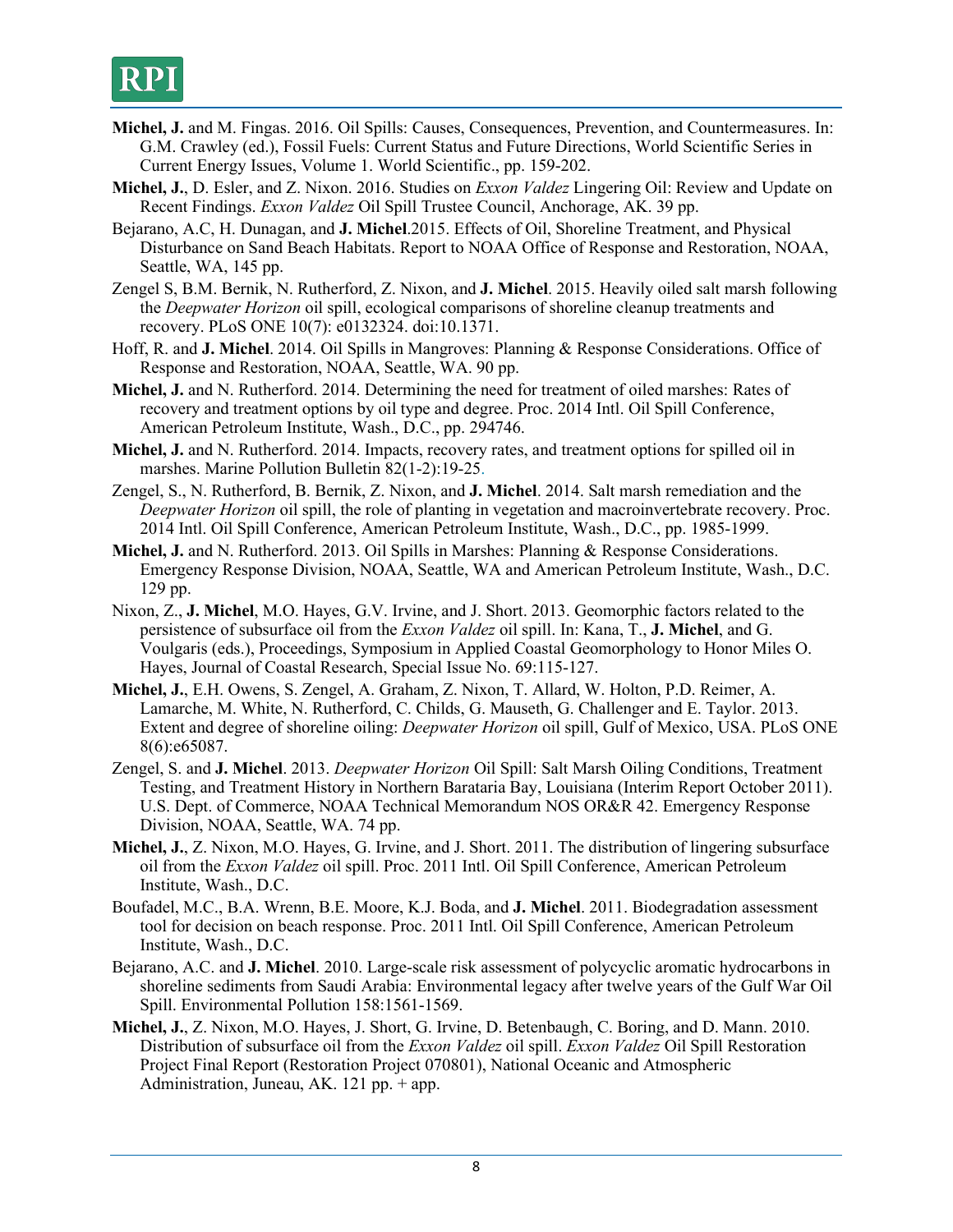

- **Michel, J.**, Z. Nixon, J. Dahlin, D. Betenbaugh, M. White, D. Burton, and S. Turley. 2009. Recovery of interior brackish marshes seven years after the Chalk Point oil spill. Marine Pollution Bulletin 58:995-1006.
- **Michel, J.**, Z. Nixon, J. Dahlin, D. Betenbaugh, M. White, D. Burton, and S. Turley. 2008. Monitoring of Recovery of Marshes Impacted by the Chalk Point Oil Spill. NOAA Office of Response & Restoration, Silver Spring, MD. 68 pp. + app.
- Henry, C., D. Helton, **J. Michel**, and C. Woodle. 2008. Bayou Perot and the unusual situation of stranded oil adhered to mud flats. Proc. 2008 Intl. Oil Spill Conference, American Petroleum Institute, Wash., D.C., pp. 551-556.
- Etkin, D.S., D. **J. Michel**, French-McCay, M. Boufadel, and H. Li. 2008. Integrating state-of-the-art shoreline interaction knowledge into spill modeling. Proc. 2008 Intl. Oil Spill Conference, American Petroleum Institute, Wash., D.C., pp. 915-922.
- **Michel, J.**, Z. Nixon, and L. Cotsapas. 2006. Evaluation of oil remediation technologies for lingering oil from the *Exxon Valdez* oil spill in Prince William Sound, Alaska. *Exxon Valdez* Oil Spill Restoration Project Final Report (Restoration Project 050778), National Marine Fisheries Service, NOAA, Juneau, AK.  $47$  pp.  $+$  app.
- Nixon, Z. and **J. Michel**. 2006. Assessment of hazardous materials and debris from Hurricane Rita in the Sabine National Wildlife Refuge. Report to U.S. Fish and Wildlife Service, Wash., D.C., 29 pp.
- **Michel, J.**, M.O. Hayes, C.D. Getter, and L. Cotsapas. 2005. The Gulf War oil spill twelve years later: Consequences of eco-terrorism. Proc. 2005 Intl. Oil Spill Conference, American Petroleum Institute, Wash., D.C., pp. 957-961.
- Getter, C.D., **J. Michel**, and M. Hayes. 2005. Natural recovery of salt marshes from the 1991 oil spill on the Saudi Arabian Gulf coast. Proc. 2005 Intl. Oil Spill Conference, American Petroleum Institute, Wash., D.C., pp. 869-872.
- **Michel, J.** and D. Helton. 2003. Environmental considerations during wreck removal and scuttling. Intl. Tug & Salvage, November/December 2003, pp. 16-18.
- Lord, C. and **J. Michel**. 2003. Conceptual models for assessing the risk of seafood tainting during oil spills. Proc. 2003 Intl. Oil Spill Conference, American Petroleum Institute, Wash., D.C., pp. 1311- 1316.
- Walker, D., J.C. Coleman, K. Michel, and **J. Michel**. 2003. Oil in the Sea: Changes in the nature of sources and inputs since 1985. Proc. 2003 Intl. Oil Spill Conference, American Petroleum Institute, Wash., D.C., pp. 669-673.
- Yender, R., **J. Michel**, and C. Lord. 2002. Managing Seafood Safety after an Oil Spill. Seattle: Hazardous Materials Response Division, Office of Response and Restoration, National Oceanic and Atmospheric Administration. 72 pp.
- **Michel, J.**, C.B. Henry, Jr., and S. Thumm. 2002. Shoreline assessment and environmental impacts from the *M/T Westchester* oil spill in the Mississippi River. Spill Science & Technology Bull. 7:155-161.
- Hayes, M.O. and **J. Michel**. 2001. A primer for response to oil spills on gravel beaches. 2001 Intl. Oil Spill Conference, American Petroleum Institute, Wash., D.C., pp. 1275-1279.
- **Michel, J.** and M.O, Hayes. 1999. Weathering patterns of oil residues eight years after the *Exxon Valdez* oil spill. Marine Pollution Bulletin 38:855-863.
- Hayes, M.O. and **J. Michel**. 1999. Factors determining the long-term persistence of *Exxon Valdez* oil in gravel beaches. Marine Pollution Bulletin 38:92-101.
- Sauer T.C., **J. Michel**, M.O. Hayes, and D.V. Aurand. 1998. Hydrocarbon characterization and weathering of oiled intertidal sediments along the Saudi Arabian coast two years after the Gulf War oil spill. Environment International 24:43-60.
- **Michel, J.**, S.M. Lehmann, and C.B. Henry, Jr. 1998. Oiling and cleanup issues in wetlands, M/T *Julie N* spill, Portland, Maine. Proc. 21st Arctic and Marine Oilspill Program Tech. Seminar, Environment Canada, pp. 841-856.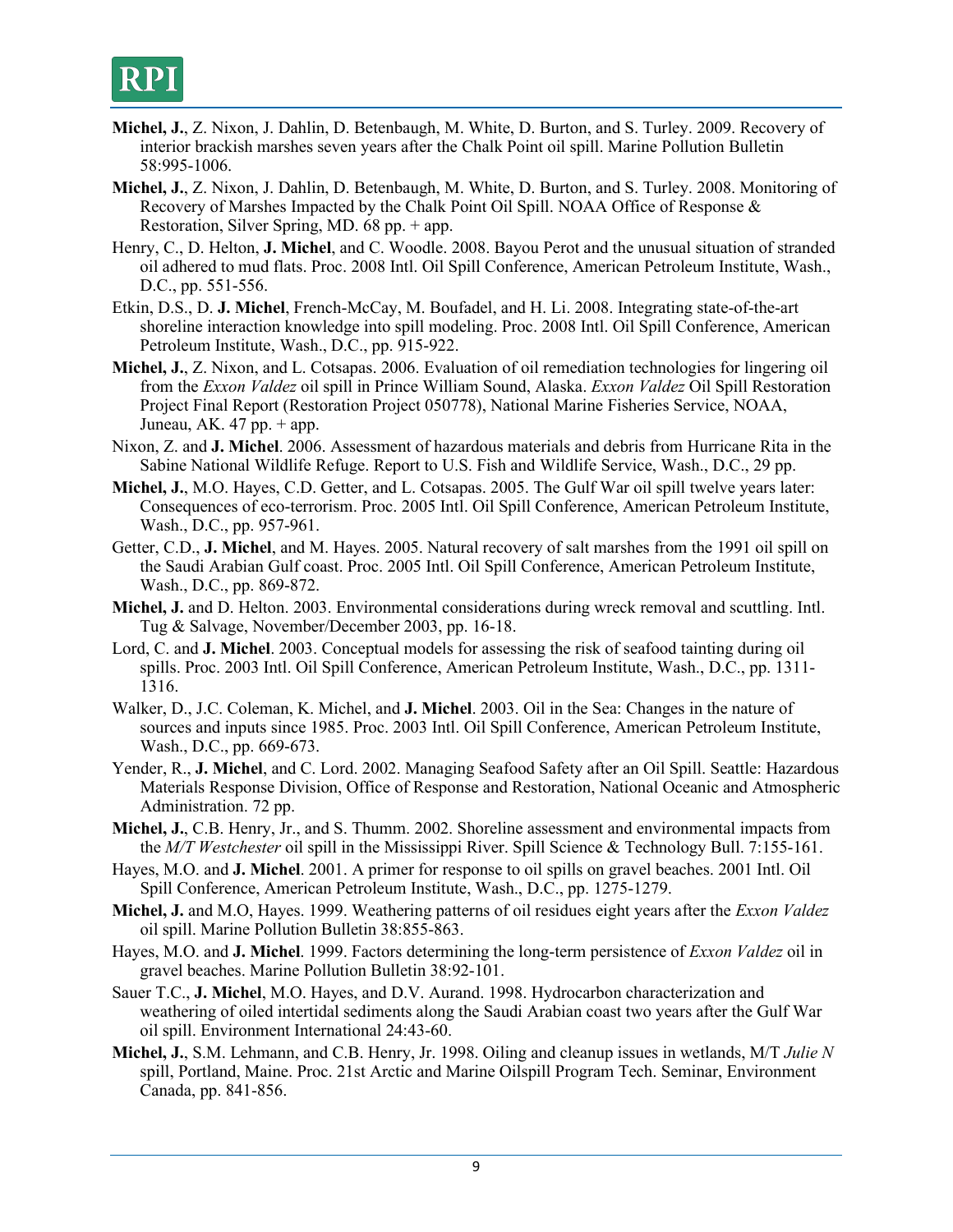- **Michel, J.** and C.B. Henry, Jr. 1997. Oil uptake and depuration in oysters after use of dispersants in shallow water in El Salvador. Spill Science & Technology Bulletin 4:57-70.
- Hayes, M.O. and **J. Michel**. 1998. Evaluation of the condition of Prince William Sound shorelines following the *Exxon Valdez* oil spill and subsequent shoreline treatment: 1997 geomorphological monitoring survey. Prepared for the Hazardous Materials Response and Assessment Division, NOAA, Seattle, WA.  $109$  pp.  $+$  app.
- Zengel, S.A. and **J. Michel**. 1996. Vegetation cutting as a clean-up method for salt and brackish marshes impacted by oil spills: a review and case history of the effects on plant recovery. Marine Pollution Bulletin 32:876-885.
- **Michel, J.** and M.O. Hayes. 1996. Geomorphological shoreline monitoring survey of the *Exxon Valdez* spill site, Prince William Sound, Alaska, July 1994. Prepared for the Hazardous Materials Response and Assessment Division, NOAA, Seattle, Wash., Technical Memo. NOS ORCA 82. 119 pp.+ app.
- **Michel, J.** and M.O. Hayes. 1996. Evaluation of the condition of Prince William Sound shorelines following the *Exxon Valdez* oil spill and subsequent shoreline treatment: volume II: 1994 geomorphological monitoring survey, July 1994. Prepared for the Hazardous Materials Response and Assessment Division, NOAA, Seattle, WA. 120 pp. + app.
- Zengel, S.A. and **J. Michel**. 1995. Cutting oiled marshes: a review of the effects on vegetation recovery, with illustrated examples from riverine, salt, and brackish-water environments. Prepared for the Hazardous Materials Response and Assessment Division, NOAA, Seattle, WA, HAZMAT Report 95- 6. 41 pp.
- **Michel, J.** and J.A. Galt. 1995. Conditions under which floating slicks can sink in marine settings. Proc. 1995 Intl. Oil Spill Conference, American Petroleum Institute, Wash., D.C., pp. 573-576.
- Hayes, M.O., **J. Michel**, T.M. Montello, D.V. Aurand, T.C. Sauer, A. Al-Mansi, and A.H. Al-Momen. 1995. Distribution and weathering of oil from the Iraq-Kuwait conflict oil spill within intertidal habitats-two years later. Proc. 1995 Intl. Oil Spill Conference, American Petroleum Institute, Wash., D.C., pp. 443-451.
- Wolfe, D.A., M.J. Hameedi, J.A. Galt, G. Watabayashi, J. Short, C. O'Clair, S. Rice, **J. Michel,** J.R. Payne, J. Braddock, S. Hanna, and D. Sale. 1994. The fate of the oil spilled from the T/V EXXON VALDEZ. Environmental Science and Technology 28(13):560A-568A.
- **Michel, J.** and C.B. Henry. 1994. Oil uptake and depuration in oysters after use of dispersant in shallow water during the RASA Refinery, El Salvador oil spill. Prepared for the Hazardous Materials Response and Assessment Division, NOAA, Seattle, WA, HAZMAT Report 95-5. 38 pp.
- Hayes, M.O., **J. Michel**, T.M. Montello, and T.C. Sauer. 1994. ROPME Sea oil spill nearshore geochemical processes study, distribution and weathering of oil in intertidal sediments for year 2 (1993). Prepared for the Marine Spill Response Corporation, Wash., D.C., Technical Report Series 94-009. 140 pp.
- Hayes, M.O., **J. Michel**, and T.M. Montello. 1994. ROPME Sea oil spill nearshore geochemical processes study, volume 1, distribution and weathering of oil in intertidal and subtidal sediments for year 1 (1992). Prepared for the Marine Spill Response Corp., Wash., D.C., Technical Report Series 93-002.1. 230 pp.
- Jensen, J., S. Narumalani, M.O. Hayes, and **J. Michel**. 1994. ROPME Sea oil spill nearshore geochemical processes study, volume 3, remote sensing derived habitat classification and error evaluation year 1 (1992). Prepared for the Marine Spill Response Corporation, Wash., D.C., Technical Report Series 93-002.3. 43 pp.
- **Michel, J.**, M.O. Hayes, R.S. Keenan, J.R. Jensen, and S. Narumalani. 1993. Oil in nearshore subtidal sediments of Saudi Arabia from the Gulf War spill. Proc. 1993 Intl. Oil Spill Conference, American Petroleum Institute, Wash., D.C., pp. 383-388.
- Narumalani, S., J.R. Jensen, M.O. Hayes, **J. Michel** and T. Montello. 1993. "An Environmental Assessment of the Arabian Gulf Oil-Spill for Two Selected Bays in Saudi Arabia Using *In Situ* and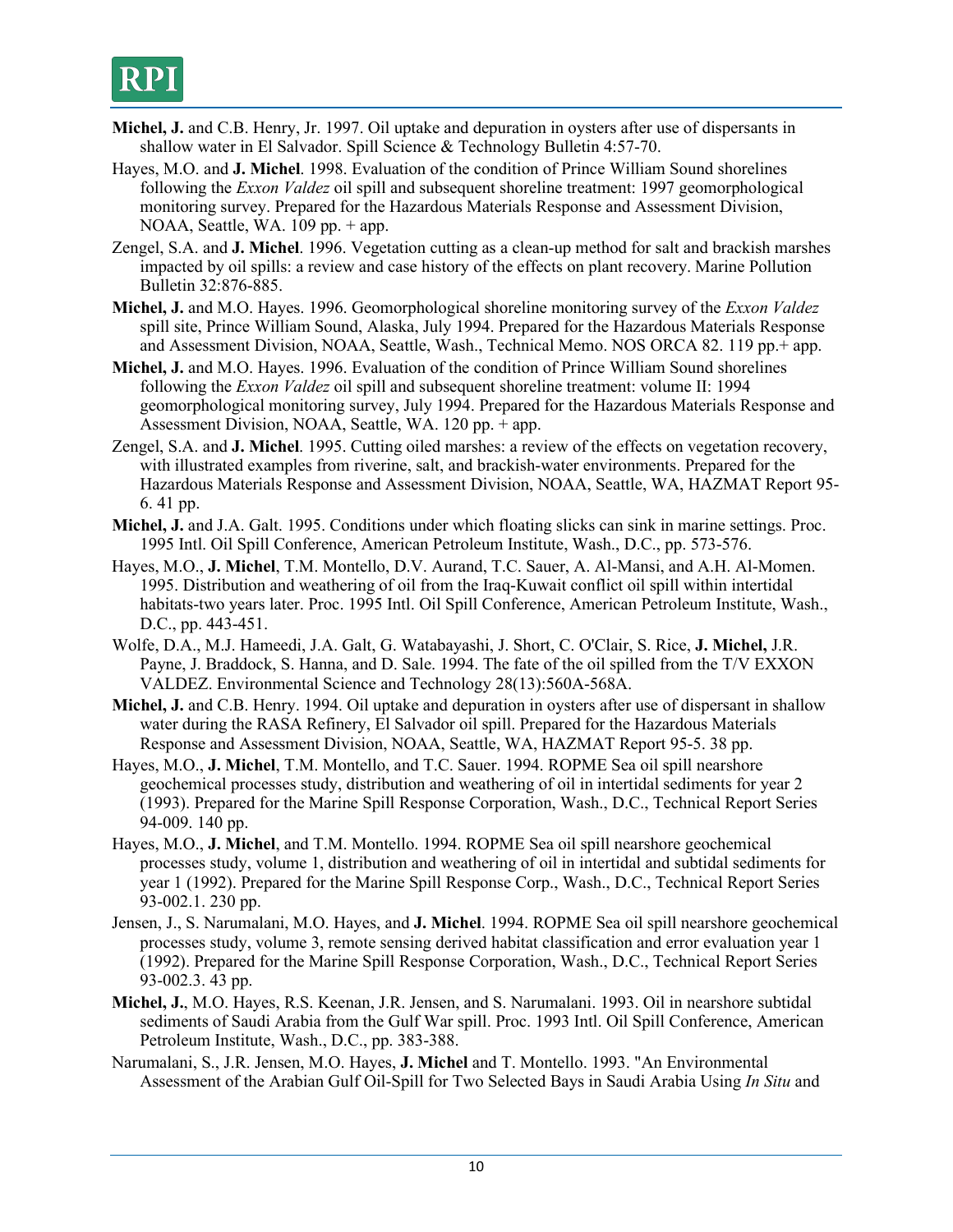

Remote Sensing Measurement Techniques," Proc. American Society for Photogrammetry and Remote Sensing, New Orleans, LA, February 15-19, 1993, 2:240-249.

- **Michel, J.**, M.O. Hayes, R.S. Keenan, T.C. Sauer, J.R. Jensen, and S. Narumalani. 1993. Contamination of nearshore subtidal sediments of Saudi Arabia from the Gulf War oil spill. Marine Pollution Bulletin 27:109-116.
- Hayes, M.O., **J. Michel**, T.M. Montello, D.V. Aurand, A.M. Al-Mansi, A.H. Al-Momen, T.C. Sauer, and G.W. Thayer. 1993. Distribution and weathering of shoreline oil one year after the Gulf War oil spill. Marine Pollution Bulletin 27:135-142.
- Sauer, T.C., J.S. Brown, P.D. Boehm, D.V. Aurand, **J. Michel**, and M.O. Hayes. 1993. Hydrocarbon source identification and weathering characterization of intertidal and subtidal sediments along the Saudi Arabian coast after the Gulf War oil spill. Marine Pollution Bulletin 27:117-134.
- Hayes, M.O., **J. Michel**, and six others. 1993. Distribution of oil from the Gulf War oil spill within intertidal habitats–one year later. Proc. 1993 Intl. Oil Spill Conference, American Petroleum Institute, Wash., D.C., pp. 373-381.
- **Michel, J.** and M.O. Hayes. 1993. Persistence and weathering of *Exxon Valdez* oil in the intertidal zone– 3.5 years later. Proc. 1993 Intl. Oil Spill Conference, American Petroleum Institute, Wash., D.C., pp. 279-286.
- Montello, T.M., M.O. Hayes, **J. Michel**, Ahmed M. Al-Mansi, Abdul Halim Al-Momen, D.V. Aurand, and G.W. Thayer. 1993. Persistence of Gulf War oil versus intertidal morphology and sediments–one year later. Proc. 1993 Intl. Oil Spill Conference, American Petroleum Institute, Wash., D.C., pp. 894- 895.
- **Michel, J.** and M.O. Hayes. 1993. Evaluation of the condition of Prince William Sound shorelines following the *Exxon Valdez* oil spill and subsequent shoreline treatment: volume I: summary of results–geomorphological shoreline monitoring survey of the *Exxon Valdez* spill site, Prince William Sound, Alaska, September 1989-August 1992. Prepared for Hazardous Materials Response and Assessment Division, NOAA, Seattle, WA. 94 pp. + app.
- **Michel, J.** and M.O. Hayes. 1993. Summary of results–geomorphological shoreline monitoring survey of the *Exxon Valdez* spill site, Prince William Sound, Alaska, September 1989-August 1992. Prepared for the Hazardous Materials Response and Assessment Division, NOAA, Seattle, WA. 113 pp. + app.
- Scholz, D. and **J. Michel**. 1992. The *Mega Borg* oil spill: fate and effect studies. Prepared for the Damage Assessment Regulations Team, NOAA Damage Assessment Center, Rockville, MD. 145 pp. + app.
- **Michel, J.** and A. Al-Thukair. 1992. End of cruise report–nearshore biogeochemical processes leg II *Mt. Mitchell* cruise of the Gulf War oil spill. Prepared for the NOAA Gulf Program Office, Wash., D.C.
- **Michel, J.** and M.O. Hayes. 1991. Geomorphological controls on the persistence of shoreline contamination from the *Exxon Valdez* oil spill. Prepared for the Hazardous Materials Response and Assessment Division, NOAA, Seattle, WA. 307 pp. + appendix.
- **Michel, J.** and J.A. Dahlin. 1991. Rate of recovery of intertidal vegetation and sediments associated with various oil spill response activities during the Shell oil spill. Rept. to the State of California, Department of Justice; Research Planning, Inc., Columbia, SC, RPI/SR/91/7/15-11. 77 pp. + app.
- **Michel, J.** 1991. Oiled marshes and tidal flats in the Arabian Gulf: What is going to happen? Intergovernment Oceanographic Commission IMS Newsletter, September 1991, Paris, France, p. 9.
- **Michel, J.**, M.O. Hayes, W.J. Sexton, J.C. Gibeaut, and C. Henry. 1991. Trends in natural removal of the *Exxon Valdez* oil spill in Prince William Sound from September 1989 to May 1990. Proc. 1991 Intl. Oil Spill Conference, American Petroleum Institute, Wash., D.C., pp. 181-187.
- **Michel, J.** 1991. Prince William Sound, Alaska: the cleanup continues. Geotimes, March 1991, pp. 16- 17.
- Hayes, M.O., **J. Michel**, and D.C. Noe. 1991. Factors controlling initial deposition and long-term fate of spilled oil on gravel beaches. Proc. 1991 Intl. Oil Spill Conference, American Petroleum Institute, Wash., D.C., pp. 453-460.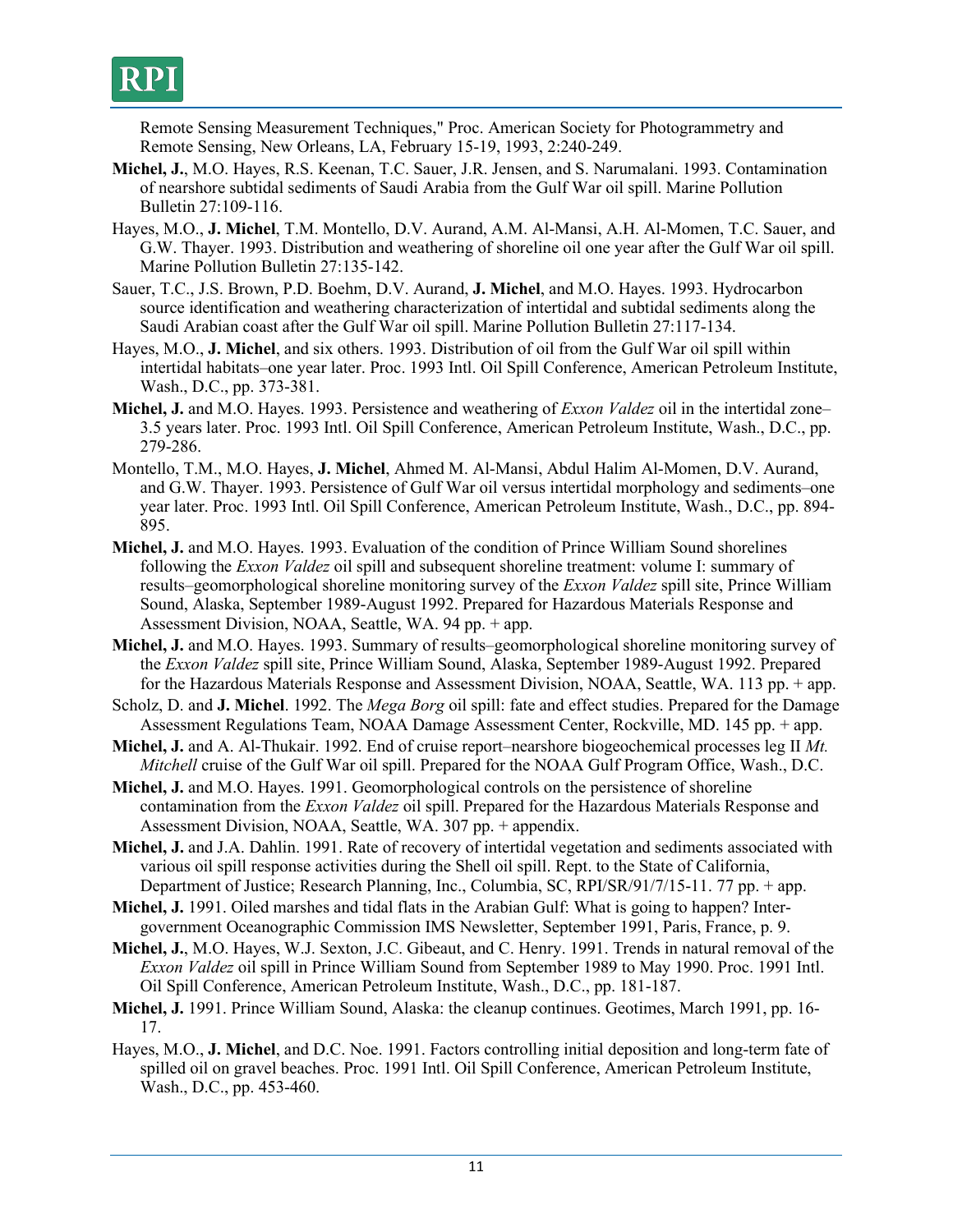

- Hayes, M.O., **J. Michel**, and B. Fichaut. 1990. Oiled gravel beaches: a special problem. Proc. Conf. on Oil Spills: Management and Legislative Implications, 15-18 May 1990, Newport, RI, pp. 444-457.
- **Michel, J.**, C. Henry, W.J. Sexton, and M.O. Hayes. 1990. The *Exxon Valdez* winter monitoring program results. Proc. Conf. on Oil Spills: Management and Legislative Implications, 15-18 May 1990, Newport, RI, pp. 396-407.
- **Michel, J.** 1990. The EXXON VALDEZ oil spill: status of the shoreline. Geotimes, May 1990, pp. 20- 22.
- Biedenbender, P.L. and **J. Michel**. 1989. Response strategies in a high tidal range estuarine system: The Savannah River oil spill. Proc. 1989 Oil Spill Conference, American Petroleum Institute, Wash., D.C., pp. 95-100.
- Nwankwo, J.N., **J. Michel**, and M. Murday. 1987. Environmental baseline studies for oil pollution control in Nigeria. Proc. 1987 Oil Spill Conf., American Petroleum Institute, Wash., D.C., pp. 517- 519.
- Owens, V.H., W.J. Sexton, and **J. Michel**. 1987. A comparison of soil-gas sampling methods used at two harbor sites. Proc. 1987 Oil Spill Conference, American Petroleum Institute, Wash., D.C., pp. 605- 610.
- Baca, B.J., **J. Michel**, T.W. Kana, and N.G. Maynard. 1983. Cape Fear River oil spill (North Carolina): Determining oil quantity from marsh surface area. Proc. 1983 Oil Spill Conference, American Petroleum Institute, Wash., D.C., pp. 419-422.
- **Michel, J.**, D.D. Domeracki, and W.J. Sexton. 1982. Site evaluation methodology and results, American Creosote Plant site, Louisiana. Proc. Hazardous Materials Spills Conf., 19-22 April 1982, Milwaukee, WI, pp. 50-55.
- Getter, C.D., G.I. Scott, and **J. Michel**. 1981. The effects of oil spills on mangrove forests: A comparison of five oil spill sites in the Gulf of Mexico and Caribbean Sea. Proc. 1981 Oil Spill Conf., American Petroleum Institute, Wash., D.C., pp. 535-540.
- D'Ozouville, L., M.O. Hayes, E. Gundlach, W.J. Sexton, and **J. Michel**. 1979. Occurrence of oil in offshore bottom sediments at the AMOCO CADIZ spill site. Proc. 1979 Oil Spill Conference, American Petroleum Institute, Wash., D.C., pp. 187-192.

### **ENVIRONMENTAL SENSITIVITY INDEX MAPPING/UNUSUALLY SENSITIVE AREA MAPPING**

- Petersen, J., D. Nelson, T. Marcella, **J. Michel**, M. Atkinson, M. White, C. Boring, L. Szathmary, and J. Weaver. 2019. Environmental Sensitivity Index Guidelines, Version 4.0. NOAA Technical Memorandum NOS OR&R 52.
- Santos, C.F., **J. Michel**, M. Neves, J. Janeiro, F. Andrade, and M. Orbach. 2013. Marine spatial planning and oil spill risk analysis: Finding common grounds. Marine Pollution Bulletin 74:73-81.
- Phillips-Born, K., C. Locke, **J. Michel**, and D. Braud. 2005. Feasibility of using remote-sensing techniques for shoreline delineation and coastal habitat classification for environmental sensitivity index (ESI) mapping. U.S. Dept. of the Interior, Minerals Management Service, Gulf of Mexico OCS Region, New Orleans, LA. OCS Study MMS 2005-047. 45 pp. + app.
- Born, K., C. Locke, **J. Michel**, and B. DeWitt. 2004. Using IKONOS Imagery for Mapping Coastal Habitats for Oil Spill Applications. *ASPRS 2004 Annual Conference, May 23-28, 2004.* Denver, CO.
- Owens, E.H. and **J. Michel**. 2003. Planning for shoreline response to spills in Arctic environments. Proc. 2003 Intl. Oil Spill Conference, American Petroleum Institute, Wash., D.C., pp. 591-596.
- Plank, C., W.T. Holton, M. White, **J. Michel**, C. Sherman, I. Csato, and C. Sames. 2003. Nation-wide assessment and mapping of drinking water "Unusually Sensitive Areas" (USAs). Proc. 2003 Intl. Oil Spill Conference, American Petroleum Institute, Wash., D.C., p. 685.
- Petersen, J., **J. Michel**, S. Zengel, M. White, C. Lord, and C. Plank. 2013. Environmental Sensitivity Index Guidelines Version 3.0. NOAA Technical Memo NOS OR&R 11. NOAA, Seattle, WA. 89 pp.  $+$  app.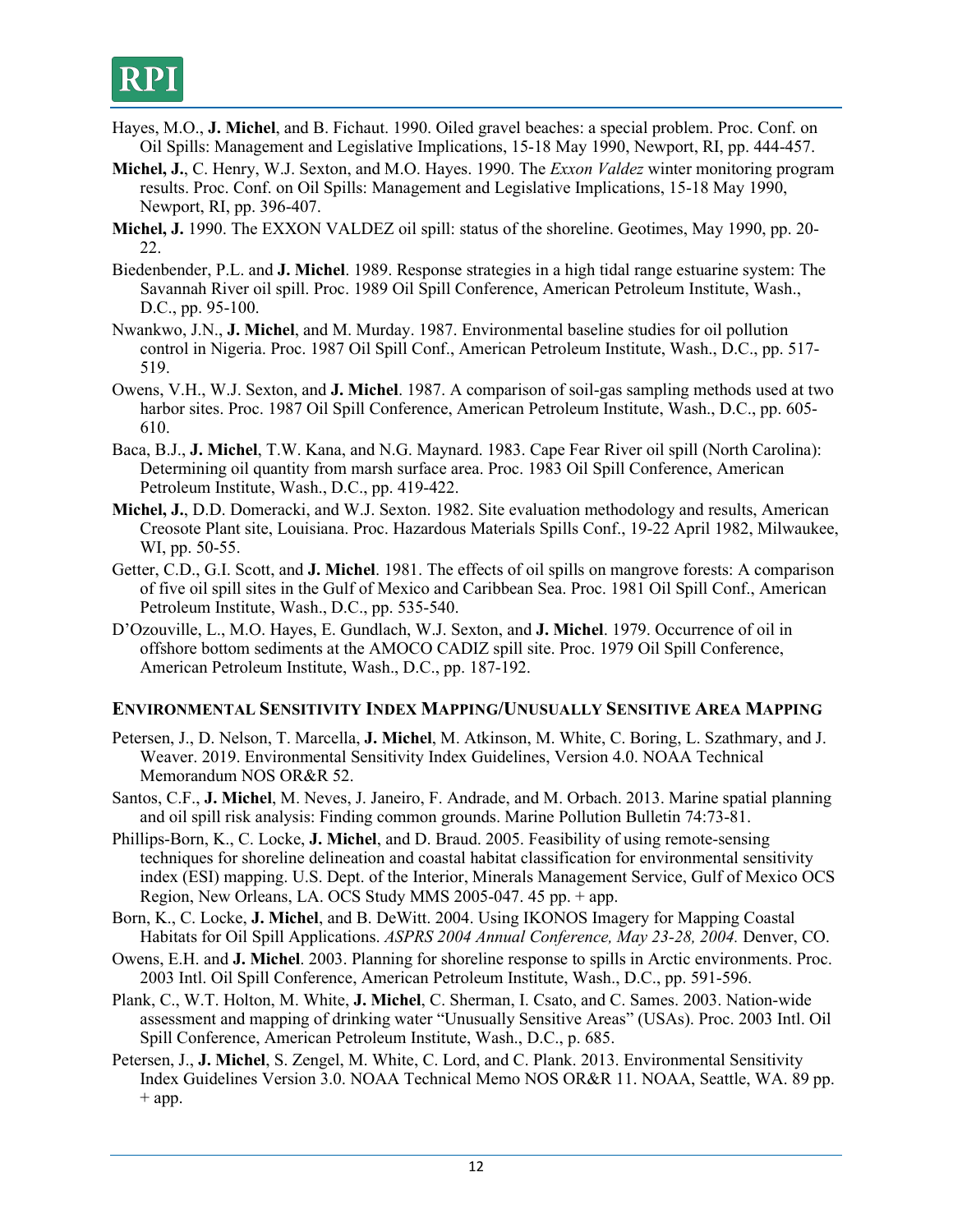

- Zengel, A., M.O. Hayes, **J. Michel**, M. White, B. Benggio, F. Lopez, Steve Touw, and E. Mosher. 2001. Integrated planning from the mountains to the sea: Environmental Sensitivity Index mapping in the Caribbean. Proc. 2001 Intl. Oil Spill Conference, American Petroleum Institute, Wash., D.C., pp. 1113-1117.
- Jensen, J.R., J.N. Halls, and **J. Michel**. 1998. A systems approach to Environmental Sensitivity Index (ESI) mapping for oil spill contingency planning and response. Photogrammetric Engineering  $\&$ Remote Sensing 64:1003-1014.
- Hayes, M.O., **J. Michel**, and T.M. Montello. 1997. The Reach Sensitivity Index (RSI) for mapping rivers and streams. Proc. 1997 Intl. Oil Spill Conference, American Petroleum Institute, Wash., D.C., pp. 343-350.
- Halls, J., **J. Michel**, S. Zengel, J. Dahlin, and J. Petersen. 1997. Environmental sensitivity index guidelines, Version 2.0. Prepared for the Hazardous Materials Response and Assessment Division, NOAA, Seattle, Wash., NOAA Tech. Memo. NOS ORCA 115. 79 pp. + app.
- Hayes, M.O., **J. Michel**, J.A. Dahlin, and K. Barton. 1995. Identifying and mapping sensitive resources for inland area planning. Proc. 1995 Intl. Oil Spill Conference, American Petroleum Institute, Wash., D.C., pp. 365-371.
- Pavia, R., **J. Michel**, J. Petersen, and S. Birk-Risheim. 1995. An integrated program for sensitive environment mapping. Proc. 1995 Intl. Oil Spill Conference, American Petroleum Institute, Wash., D.C., pp. 73-76.
- **Michel, J.**, M.O. Hayes, J.A. Dahlin, and K. Barton. 1994. Sensitivity mapping of inland areas: technical support to the Inland Area Planning Committee working group, USEPA Region 5. Hazardous Materials Response and Assessment Division, NOAA, Seattle, WA, HAZMAT Report 95-4. 54 pp.
- Narumalani, S., J.R. Jensen, M.O. Hayes, **J. Michel**, T.M. Montello, and J. Robinson. 1993. Gulf War legacy using remote sensing to assess habitat in the Saudi Arabian Gulf before the Gulf War oil spill. GeoInfo Systems 3:33-41.
- **Michel, J.** and J. Dahlin. 1992. Guidelines for developing digital environmental sensitivity index atlases and databases. Prepared for the Hazardous Materials Response and Assessment Division, NOAA, Seattle, WA.  $43$  pp.  $+$  app.
- Jensen, J.R., with seven others. 1992. Utilization of remote sensing and GIS technologies for oil spill planning and response: Case studies in Florida, UAE, and Saudi Arabia. Proc. First Thematic Conf. on Remote Sensing for Marine and Coastal Environments, ERIM, Ann Arbor, MI.
- Jensen, J.R., E.W. Ramsey, J.M. Holmes, **J. Michel**, B. Savitsky, and B.A. Davis. 1990. Environmental sensitivity index (ESI) mapping for oil spills using remote sensing and geographic information system technology. International J. of Geographic Information Systems 4:181-201.
- **Michel, J.**, M.O. Hayes, and P.J. Brown. 1978. Application of an oil spill vulnerability index to lower Cook Inlet, Alaska. Environ. Geology 2(2):107-117.

### **SPILL TECHNOLOGIES -** *IN-SITU* **BURNING**

- **Michel, J.** 2018. Chapter 2: Burning on Land and Wetlands. In: Fingas, M. (ed). In-situ Burning for Oil Spill Countermeasures. CRC Press. Boca Raton, FL, pp. 173-220.
- Scholz, D., **J. Michel**, A. Allen, M. Austin, N. Mabile, E. Overton, A. Steen, and A.H. Walker. 2016. In situ Burning: A Decision Makers Guide. API Technical Report 1256, Wash., D.C. 74 pp.
- Merten, A.A., C. Henry, and **J. Michel**. 2008. Decision-making process to use in-situ burning to restore an oiled intermediate marsh following hurricanes Katrina and Rita. Proc. 2008 Intl. Oil Spill Conference, American Petroleum Institute, Wash., D.C., pp. 545-550.
- Scholz, D.K., S.R. Warren Jr., A.H. Walker, and **J. Michel**. 2004. Risk Communication for In-situ Burning: The Fate of Burned Oil*.* API Publication No. 4735, Wash., D.C.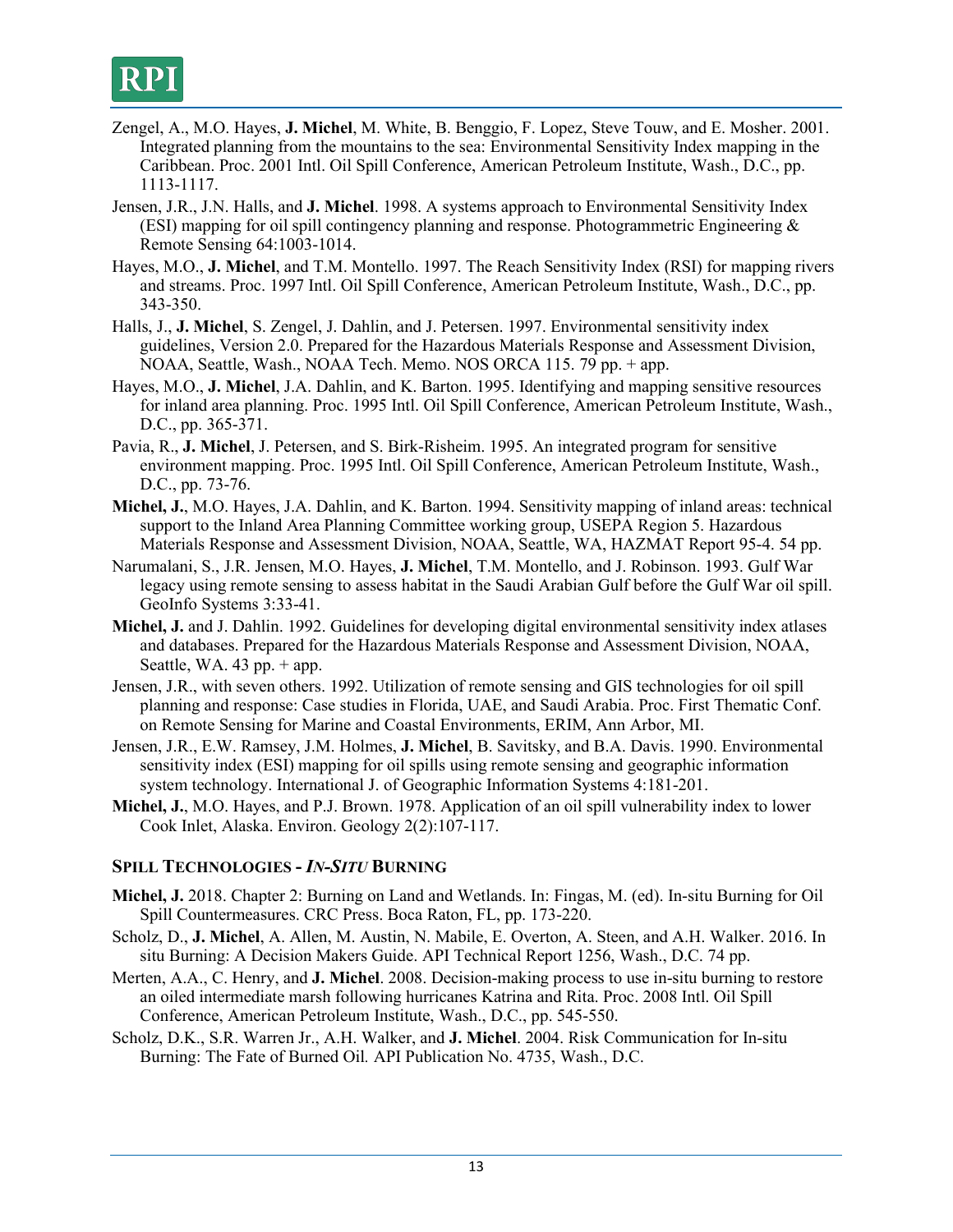

- **Michel, J.**, Z. Nixon, and H. Hinkeldey. 2003. Use of *in situ* burning as an oil spill response tool: Followup of four case studies. Proc. 2003 Intl. Oil Spill Conference, American Petroleum Institute. Wash., D.C., pp. 123-128.
- Henry, C., S. Thumm, J. Brolin, P. Cuty, and **J. Michel**. 2003. Application of *in-situ* burning during the Mosquito Bay oil spill: Observations and trade-off discussions. Proc. 2003 Intl. Oil Spill Conference, American Petroleum Institute. Wash., D.C., pp. 307-310.
- Williams, G.W., R. Gondek, A.A. Allen, and **J. Michel**. 2003. Use of *in situ* burning at a diesel spill in wetlands and salt flats, northern Utah, USA: Remediation operations and 1.5 years of post-burn monitoring. Proc. 2003 Intl. Oil Spill Conference, American Petroleum Institute, Wash., D.C., pp. 109-113.
- **Michel, J.**, Z. Nixon, and H. Hinkeldey. 2002. Recovery of Four Oiled Wetlands Subjected to *In Situ* Burning. American Petroleum Institute Publication 4724, Wash., D.C. 71 pp.
- Dahlin, J.A., S. Zengel, C. Headley, and **J. Michel**. 1999. Compilation and Review of Data on the Environmental Effects of *In Situ* Burning of Inland and Upland Oil Spills. Report No. 4684, American Petroleum Institute, Wash., D.C.
- Zengel, S.A., J.A. Dahlin, C. Headley, **J. Michel**, and D.E. Fritz. 1999. Environmental effects of *in situ* burning in inland and upland environments. Proc. 1999 Intl. Oil Spill Conference, American Petroleum Institute, Wash., D.C., pp. 1283-1286.

### **SPILL TECHNOLOGIES - SHORELINE ASSESSMENT AND CLEANUP AND INLAND SPILLS**

- Nixon, Z., **J. Michel**, and S. Zengel. 2017. Remotely sensed oil and shoreline interaction modeling. Proc. 2017 Intl. Oil Spill Conference. Paper 233, 20 pp.
- **Michel, J.** and M. Ploen. 2017. Options for minimizing environmental impacts of inland spill response. Proc. 2017 Intl. Oil Spill Conference. Paper 054, 14 pp.
- **Michel, J.**, Z. Nixon, W. Holton, M. White, S. Zengel, F. Csulak, N. Rutherford, and C. Childs. 2014. Three years of Shoreline Cleanup Assessment Technique (SCAT) for the *Deepwater Horizon* Oil Spill, Gulf of Mexico, USA. Proc. 2014 Intl. Oil Spill Conference, American Petroleum Institute, Wash., D.C., pp. 1251-1266.
- Tarpley, J., **J. Michel**, S. Zengel, N. Rutherford, C. Childs, and F. Csulak. 2014. Best practices for Shoreline Cleanup Assessment Technique (SCAT) from recent incidents. Proc. 2014 Intl. Oil Spill Conference, American Petroleum Institute, Wash., D.C., pp. 1281-1297.
- Whelan, A., G. Andrews, J. Clark, **J. Michel**, and B. Benggio. 2014. Developing cleanup endpoints for inland oil spills. Proc. 2014 Intl. Oil Spill Conference, American Petroleum Institute, Wash., D.C., pp. 1267-1280.
- **Michel, J.**, C. Boring, J. Tarpley, G. Shigenaka, and F. Csulak. 2011. SCAT: Improving the process, training, tools, data management, and products. Proc. 2011 Intl. Oil Spill Conference, American Petroleum Institute, Wash., D.C. Paper 2011-40.
- Santner, R., M. Cocklan-Vendl, B. Strong, **J. Michel**, E.H. Owens, and E. Taylor. 2011. The Deepwater Horizon MC252-Macondo Shoreline Cleanup Assessment Technique (SCAT) Program. Proc. 2011 Intl. Oil Spill Conference, American Petroleum Institute, Wash., D.C., 9 pp.
- Owens, E.H., R. Santner, M. Cocklan-Vendl, **J. Michel**, P.D. Reimer, and B. Stong. 2011. Shoreline treatment during the Deepwater Horizon-Macando response. Proc. 2011 Intl. Oil Spill Conference, American Petroleum Institute, Wash., D.C., 9 pp.
- Locke, C., M. White, **J. Michel**, C. Henry, and J. Sellars. 2008. Use of vertical digital photography at the Bayou Perot, LA spill for oil mapping and volume estimation. Proc. 2008 Intl. Oil Spill Conference, American Petroleum Institute, Wash., D.C., pp. 127-130.
- Dunagan, H.H., **J. Michel**, and B. Benggio. 2008. Estimating oil volume for the 2006 Savannah River mystery spill. Proc. 2008 Intl. Oil Spill Conference, American Petroleum Institute, Wash., D.C., pp. 541-544.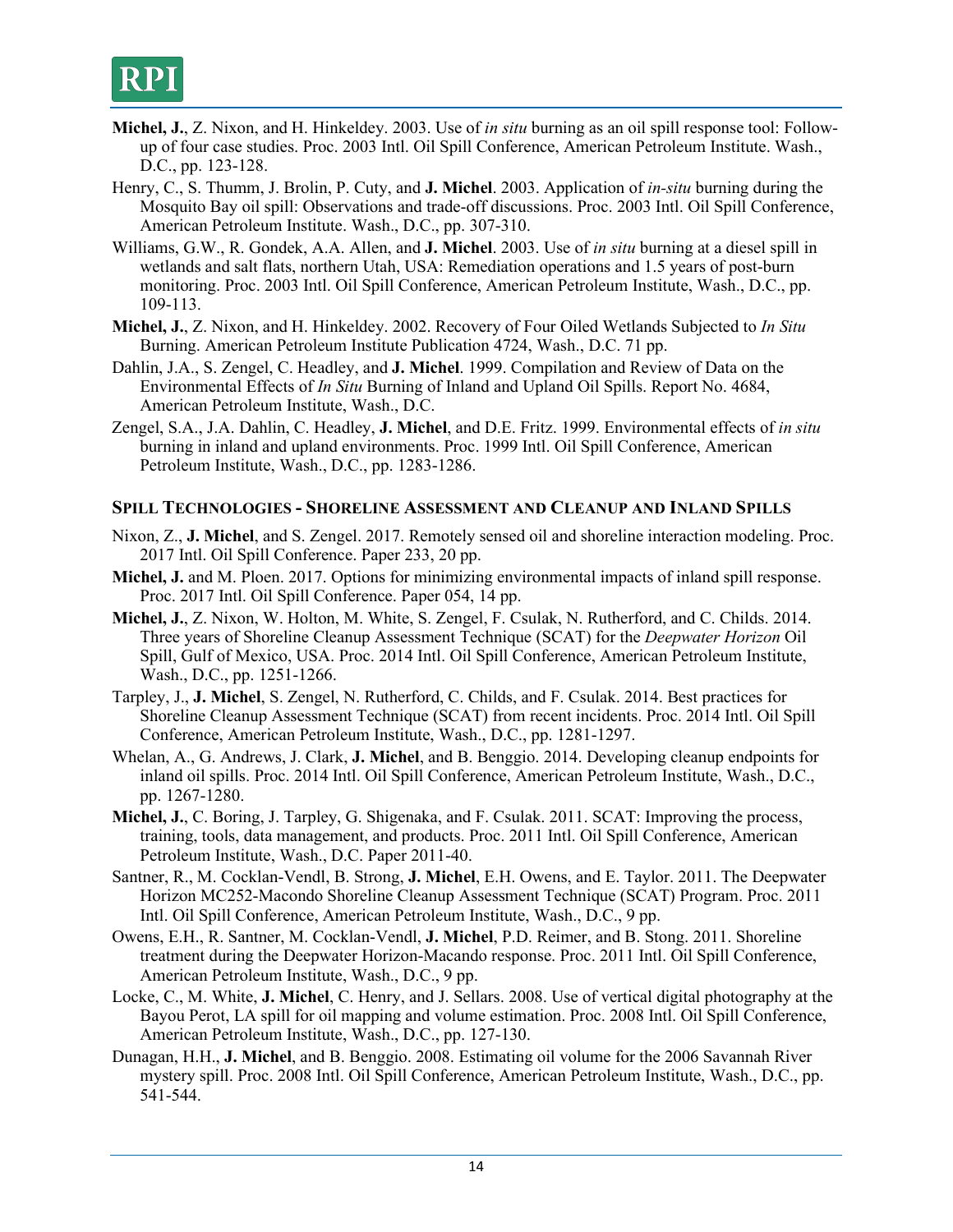- **Michel, J.**, C.B. Henry, Jr., and S. Thumm. 2003. *M/T Westchester* oil spill: Shoreline assessment and cleanup along the lower Mississippi River. Proc. 2003 Intl. Oil Spill Conference, American Petroleum Institute, Wash., D.C., pp. 1109-1114.
- **Michel, J.**, R. Yender, G.A. Sergy, E.H. Owens, R.D. Martin, and J.A. Tarpley. 2001. Improving the shoreline assessment process with new SCAT forms. Proc. 2001 Intl. Oil Spill Conference, American Petroleum Institute, Wash., D.C., pp. 1515-1522.
- Owens, E.H., R.D. Martin, **J. Michel**, G.A. Sergy, J.A. Tarpley, and R. Yender. 2000. SCAT 2000 A new generation of forms for the description and documentation of oiled shorelines. Proc. 23th Arctic and Marine Oilspill Program Technical Seminar, Environment Canada.
- **Michel, J.** and B. Benggio. 1999. Guidelines for Selecting Appropriate Cleanup Endpoints. Proc. 1999 Intl. Oil Spill Conference, American Petroleum Institute, Wash., D.C.
- **Michel, J.**, B. Benggio, and I. Byron. 1998. Shoreline Assessment Manual, Second Edition. Report. No. HAZMAT 98-3, NOAA, Seattle, WA.
- **Michel, J.**, S. Lehmann, and C.B. Henry, Jr. 1998. Oiling and cleanup issues in wetlands, M/T *Julie N* spill, Portland, Maine. Prepared for the Hazardous Materials Response and Assessment Division, NOAA, Seattle, Wash., Technical Memorandum. 34 pp.
- Barton, K., **J. Michel**, E.H. Owens, D.E. Fritz, and A.E. Steen. 1995. Options for minimizing environmental impacts of freshwater spill response. Proc. 1995 Intl. Oil Spill Conference. American Petroleum Institute, Wash., D.C., pp. 987-989.
- Owens, E.O. and **J. Michel**. 1995. Options for minimizing environmental impacts of freshwater spill response, February. Response Guide Jointly Published by NOAA and the American Petroleum Institute, Wash., D.C. 130 pp.
- Owens, E.H., R.A. Davis, **J. Michel**, and K. Stritzke. 1995. Beach cleaning and the role of technical support in the 1993 Tampa Bay spill. Proc. 1995 Intl. Oil Spill Conference, American Petroleum Institute, Wash., D.C., pp. 627-634.
- Owens, E.H., G.A. Sergy, and **J. Michel**. 1995. Case studies of standardized techniques to document shoreline oiling conditions. Proc. 1995 Intl. Oil Spill Conference, American Petroleum Institute, Wash., D.C., pp. 904-905.
- **Michel, J.**, K. Barton, and A. Steen. 1994. Inland oil spills–options for minimizing environmental impacts of freshwater spill response. American Petroleum Institute, Wash., D.C. and the Hazardous Materials Response and Assessment Division, NOAA, Seattle, WA. 126 pp. + app.

### **SPILL TECHNOLOGIES - ALTERNATIVE RESPONSE STRATEGIES/NON-FLOATING OILS**

- **Michel, J.** and P. Bambach. 2020. A Response Guide for Sunken Oil Mats (SOMs): Formation, Behavior, Detection and Recovery. Office of Response and Restoration, NOAA, Seattle, WA. 42 pp.
- **Michel, J.** and K.A. Hansen. 2017. Sunken and Submerged Oil. Chapter 13. In: Fingas, M. (ed.), Oil Spill Science and Technology, Second Edition. Elsevier, pp. 731-758.
- **Michel, J.**, R. Connerney, C. Barth, and G. Johnson. 2017. Mitigation of Moving Sunken Oil Maritime System for Offshore and Large Lakes: Prototype Design and Test Plan. Report to the Research and Development Center, U.S. Coast Guard, New London, CT. 41 pp.
- **Michel, J.**, R. Connerney, C. Barth, and G. Johnson. 2017. Mitigation of Moving Sunken Oil Maritime System for Inland Areas: Prototype Design and Test Plan. Report to the Research and Development Center, U.S. Coast Guard, New London, CT. 49 pp.
- Schweitzer, G., T. McClinton, **J. Michel**, B. Thom, A. Davis, G. Mauseth, T. Scott, M. Sawyer, and J. Elliott. 2016. Response to the T/B *Apex 3508*: A successful case history for detection and recovery of sunken oil. Proc. 39th Arctic and Marine Oilspill Program Technical Seminar, Environment Canada.
- McClinton, T., G. Schweitzer, and **J. Michel**. 2016. Application of Sonar for Oil Spill Response: Acoustic Detection, Evaluation and Monitoring of Sunken Oil Spills. Sea Technology June:10-14.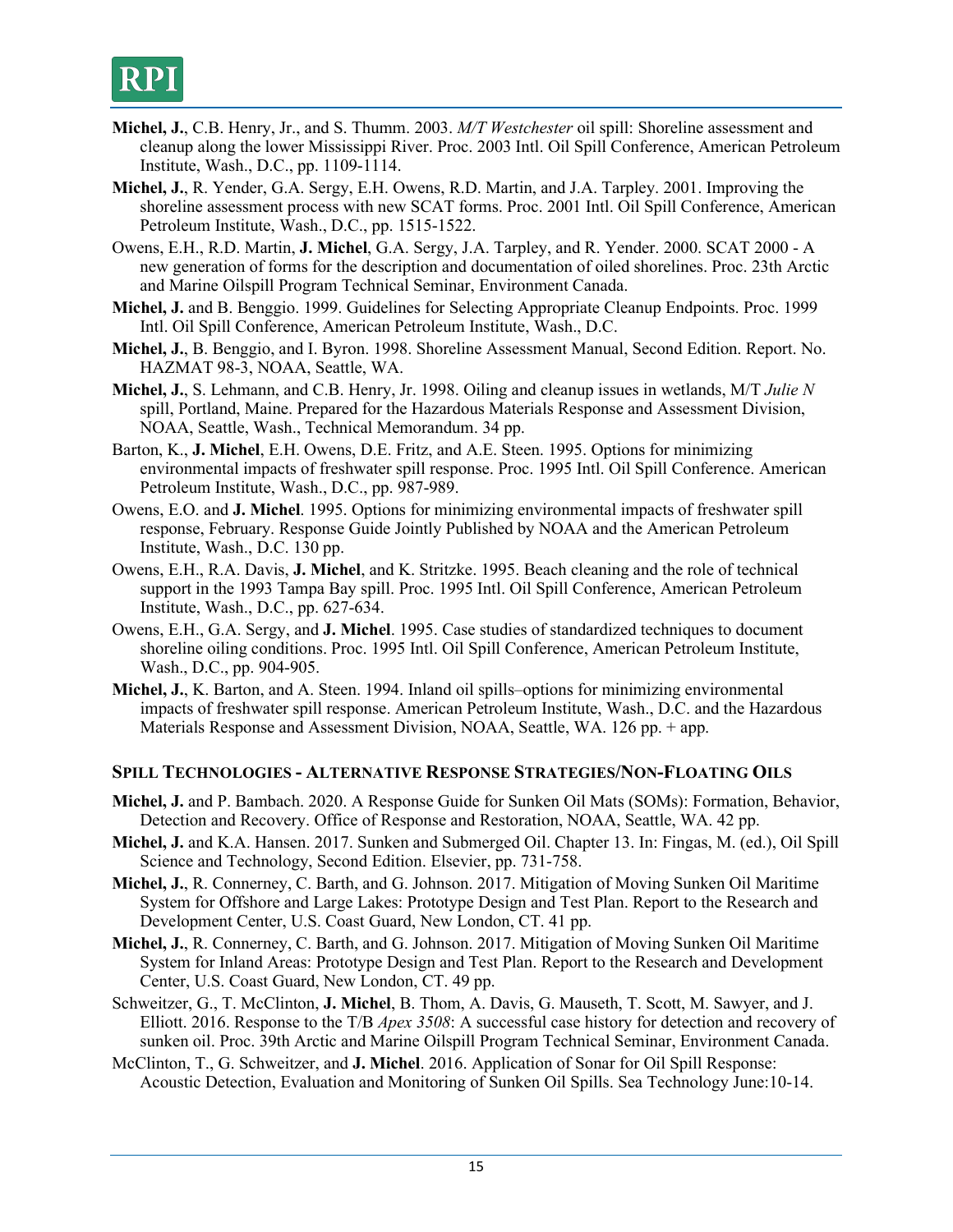- **Michel, J.**, M. Ploen, J. Elliott, and W. Key. 2016. Sunken Oil Detection and Recovery, API Technical Report 1154-1 and Operations Guide 1154-2. American Petroleum Institute, Wash., DC.
- Boufadel, M.C., B.A. Wrenn, B.E. Moore, K.J. Boda, and **J. Michel**. 2011. A biodegradation assessment tool for decision on beach response. Proc. 2011 Intl. Oil Spill Conference, American Petroleum Institute, Wash., D.C., 19 pp.
- **Michel, J.** 2011. Submerged Oil. Chapter 26. In: Fingas, M. (ed.), Oil Spill Science and Technology. Elsevier, pp. 959-981.
- **Michel, J.** 2008. Spills of nonfloating oil: Evaluation of response technologies. Proc. 2008 Intl. Oil Spill Conference, American Petroleum Institute, Wash., D.C., pp. 261-267.
- **Michel, J.**, B. Benggio, and P. Keane. 2008. Pre-authorization for the use of solidifiers: Results and lessons learned. Proc. 2008 Intl. Oil Spill Conference, American Petroleum Institute, Wash., D.C., pp. 345-348.
- **Michel, J.** 2007. Submerged Oil State of the Practice and Research Needs. Prepared for Coastal Response Research Center, University of New Hampshire, Durham, NH, 29 pp + app.
- **Michel, J.** 2006. Assessment and Recovery of Submerged Oil: Current State Analysis. Prepared for the U.S. Coast Guard R&D Center, Groton, CT, 34 pp.
- **Michel, J.**, D. Scholz, S.R. Warren Jr., and A.H Walker. 2005. A Decision-makers Guide to *In-situ* Burning. American Petroleum Institute, Wash., D.C., Publ. No. 4735. 40 pp.
- Scholz, D., S.R. Warren Jr., A.H Walker, and **J. Michel**. 2004. Risk Communication for *In-situ* Burning: The Fate of Burned Oil. American Petroleum Institute, Wash., D.C., Publ. No. 4740, 60 pp.
- **Michel, J.**, A.H. Walker, D. Scholz, and J. Boyd. 2001. Surface-washing agents: Product evaluations, case histories, and guidelines for use in marine and freshwater habitats. Proc. 2001 Intl. Oil Spill Conference, American Petroleum Institute, Wash., D.C., pp. 805-813.
- Scholz, D, J. Boyd, A.H. Walker, and **J. Michel**. 2001. Using the selection guide for spill countermeasure technologies in response decision making and planning. Proc. 2001 Intl. Oil Spill Conference, American Petroleum Institute, Wash., D.C., pp. 797-803.
- **Michel, J.** and 5 others. 2001. Spills of non-floating oils: Findings, conclusions, and recommendations to improve preparedness and response. Proc. 2001 Intl. Oil Spill Conference, American Petroleum Institute, Wash., D.C., pp. 1301-1305.
- Clayton, J.R., **J. Michel**, and six others. 1997. The decision process to support shoreline cleaning agents in the field. Proc. 1997 Intl. Oil Spill Conference, American Petroleum Institute, Wash., D.C., pp. 960-961
- Clayton, J.R., **J. Michel**, and six others. 1996. Methodology for estimating cleaning effectiveness and dispersion of oil with shoreline cleaning agents in the field. Proc. 19th Arctic and Marine Oilspill Program Technical Seminar, Environment Canada, pp. 423-452.
- Clayton, J.R., **J. Michel**, and six others. 1996. Methodologies for estimating toxicity of shoreline cleaning agents in the field. Proc. 19th Arctic and Marine Oilspill Program Technical Seminar, Environment Canada, pp. 543-586.
- Whipple, F. CDR, S. Christopherson, and **J. Michel**. 1995. Mechanical Protection Guidelines. Proc. 1995 Intl. Oil Spill Conference, American Petroleum Institute, Wash., D.C., pp. 841-842.
- Burns, G.H., C.A. Benson, S. Kelly, T. Eason, B. Benggio, **J. Michel**, and M. Ploen. 1995. Recovery of submerged oil at San Juan, Puerto Rico 1994. Proc. 1995 Intl. Oil Spill Conference, American Petroleum Inst., Wash., D.C., pp. 551-557.
- **Michel, J.**, D. Scholz, C.B. Henry, and B.L. Benggio. 1995. Group V fuel oils: Source behavior, and response issues. Proc. 1995 Intl. Oil Spill Conference, American Petroleum Institute, Wash., D.C., pp. 559-564.
- **Michel, J.** and B.L. Benggio. 1995. Testing and use of shoreline cleaning agents during the *Morris J. Berman* spill. Proc. 1995 Intl. Oil Spill Conference, American Petroleum Institute, Wash., D.C., pp. 197-202.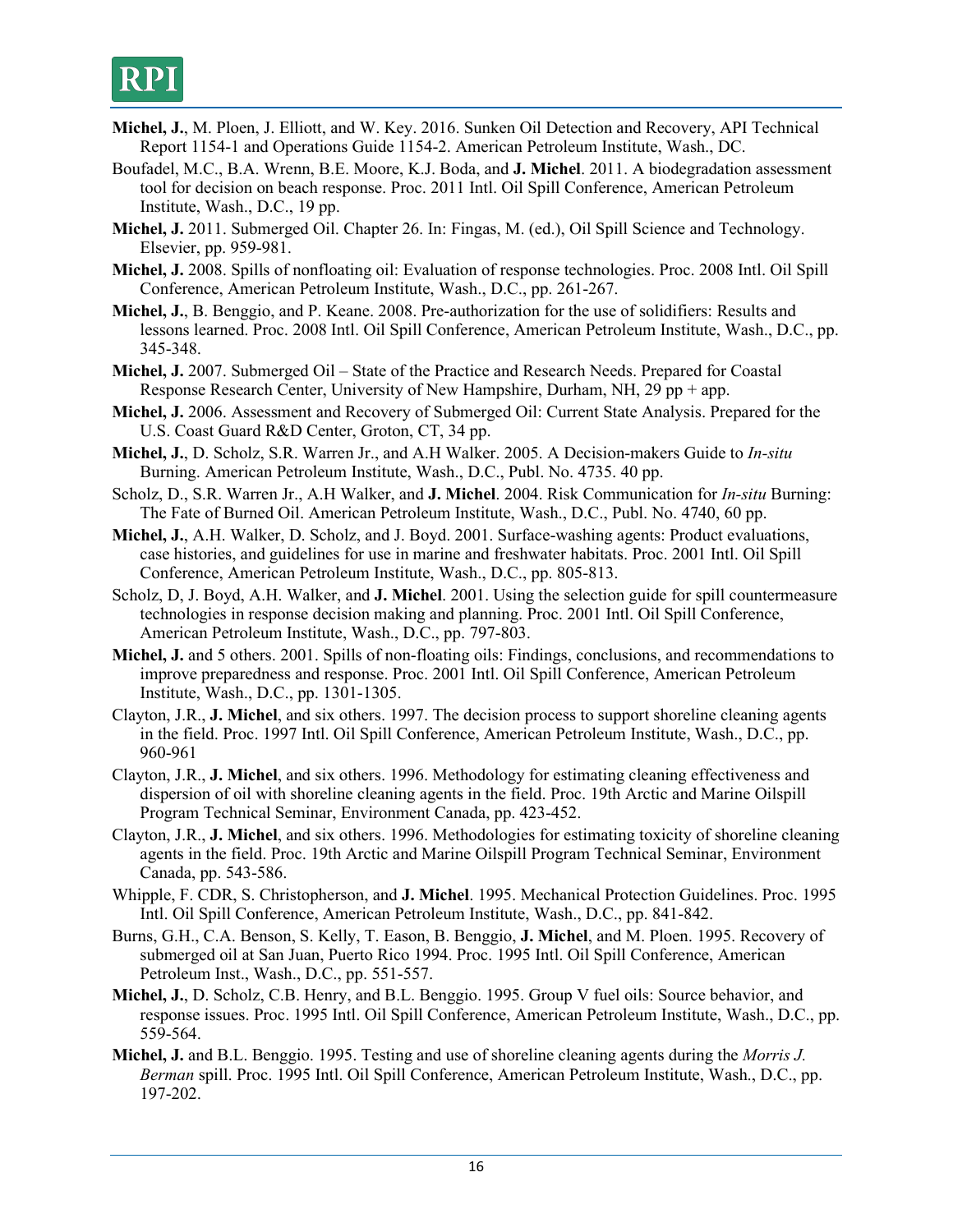

- Walker, A.H., J. Kucklick, **J. Michel**, D. Scholz, and T. Reilly. 1995. Chemical treating agents: response niches and research and development needs. Proc. 1995 Intl. Oil Spill Conference, American Petroleum Institute, Wash., D.C., pp. 211-217.
- Walker, A.H., **J. Michel**, G. Canevari, J. Kucklick, D. Scholz, C.A. Benson, E. Overton, and B. Shane. 1994. Chemical oil spill treating agents: Herding agents, emulsion treating agents, solidifiers, elasticity modifiers, shoreline cleaning agents, shoreline pre-treatment agents, and oxidation agents. Marine Spill Response Corp, Wash., D.C., Tech. Report 93-015, 328 pp.
- Scholz, D.K., **J. Michel**, C.B. Henry, and B. Benggio. 1994. Assessment of risks associated with the shipment and transfer of Group V fuel oils. Hazardous Materials Response and Assessment Division, NOAA, Seattle, WA, 30 pp.
- **Michel, J.**, S. Christopherson, and F. Whipple. 1994. Mechanical protection guidelines. Hazardous Materials Response and Assessment Div., NOAA, Seattle, WA, 87 pp.
- **Michel, J.**, C.B. Henry, and B. Benggio. 1993. Evaluation of options for removal of submerged oil offshore Treasure Island, Tampa Bay oil spill. Hazardous Materials Response and Assessment Division, NOAA, Seattle, WA, 10 pp.
- **Michel, J.**, C.B. Henry, and J.M. Barnhill. 1993. Use of Elastol during the Unocal spill on the Neches River, 24 April 1993. Regional Response Team VI, 10 pp.
- Payne, J.R., et al. 1991. Dispersant trials using the *Pac Baroness*, a spill of opportunity. Proc. 1991 Intl. Oil Spill Conference, American Petroleum Institute, Wash., D.C., pp. 427-433.

### **PLANNING AND TRAINING**

- **Michel, J.** and M. Ploen. 2016. Inland Oil Spills–Options for Minimizing Environmental Impacts of Freshwater Spill Response, Technical Report 425. American Petroleum Institute, Wash., DC. 112 pp.
- Zengel, S., M.O. Hayes, **J. Michel**, B. Benggio, and L. Francedese. 2001. Sensitive areas planning for inland south Florida. Web and GIS tools. Proc. 2001 Intl. Oil Spill Conference, American Petroleum Institute, Wash., D.C., pp. 789-796.
- **Michel, J.**, M.O. Hayes, R. Hoff, G. Shigenaka, and D. Scholz. 1992. An introduction to coastal habitats and biological resources for oil spill response. Hazardous Materials Response and Assessment Division, NOAA, Seattle, WA, 250 pp.
- Savitsky, B. and **J. Michel**. 1986, Qualitative risk assessment for hazardous material spills in ports. Proc. Hazardous Material Spill Conf. American Petroleum Institute, Wash., D.C.

### **ENVIRONMENTAL RISK ASSESSMENTS/GEOLOGY**

Development Projects on the OCS: Dr. Michel has assisted the Bureau of Ocean Energy Management (BOEM) on numerous projects related to environmentally sound management of resources in the Outer Continental Shelf, including:

- 1) Co-author: 2018 Projected OCS Sand Resource Needs and Effort. Study for Marine Minerals Program that made a forecast of activities that could require OCS sand resources through 2028.
- 2) Principal Investigator (PI) and Co-author: 2013 Environmental Risks, Fate and Effects of Chemicals Associated with Wind Turbines on the Atlantic Outer Continental Shelf.
- 3) PI and Senior Author: 2013: Review of Biological and Biophysical Impacts from Dredging and Handling of Offshore Sand. She authored the sections for foraging seabirds, sea turtles, and marine mammals.
- 4) PI, Co-Author, and Editor: 2011 Literature Synthesis of the South Atlantic Planning Area of the southeastern U.S. which covers the topics of Physical Oceanography, Geological Oceanography, Chemical Oceanography, Plankton Communities, Benthic Communities, Fish and Fish Habitat, Birds, Marine Mammals, Sea Turtles, Areas of Special Concern, Socioeconomic Resources, and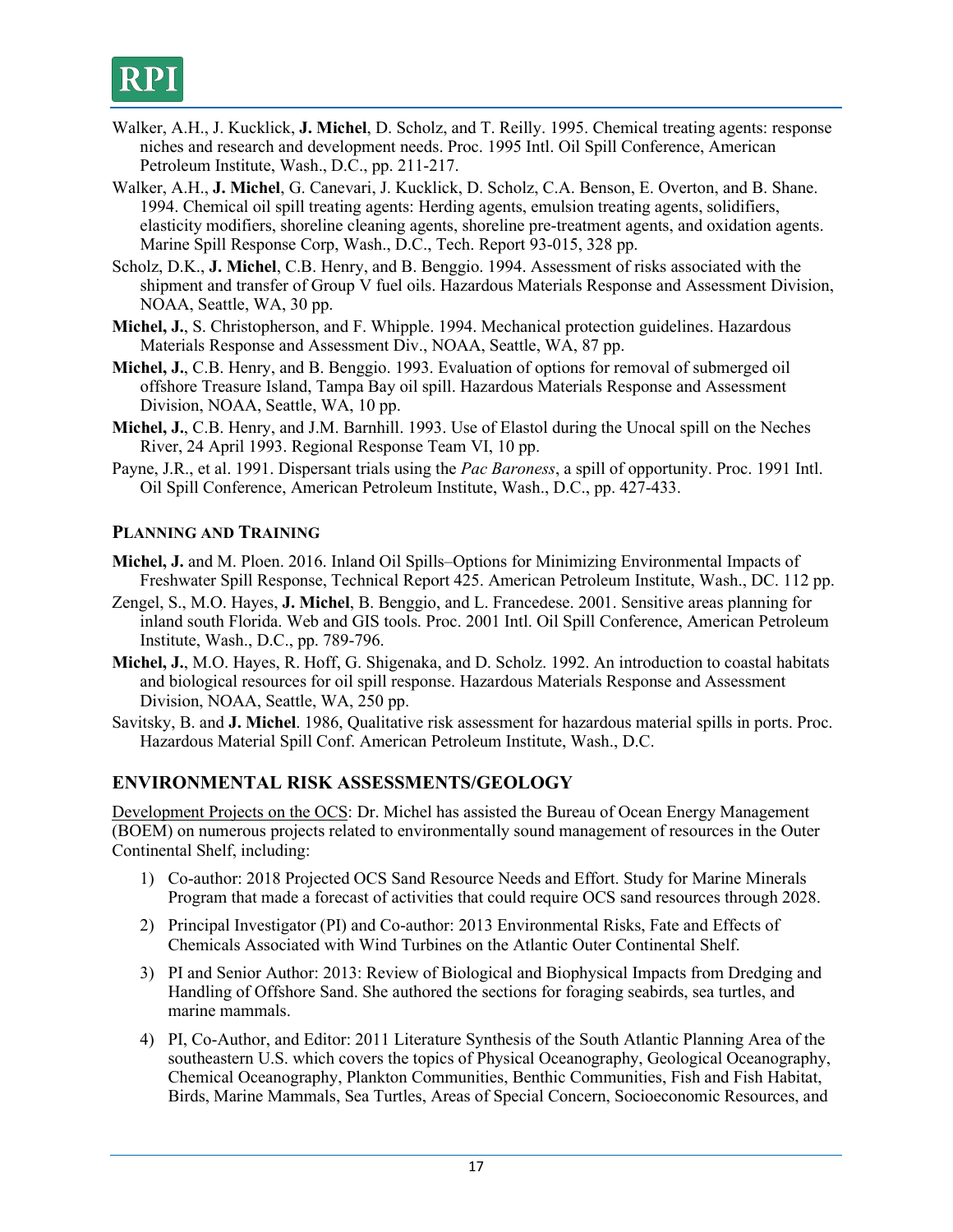

Research and Development Technologies. This 900+ page synthesis report addresses current conditions and potential environmental impacts associated with oil and gas exploration and production, sand and gravel extraction, and alternative energy development of the outer continental shelf of the southeast U.S. shelf and slope.

- 5) PI and Senior Author: 2007 Literature Synthesis study on Potential Environmental Impacts Associated with Alternative Energy Uses of the OCS. She also authored the Workshop Summary for the workshop held by MMS in June 2007.
- 6) PI and Senior Author: 2007 Critical Technical Review and Evaluation of Site-Specific Studies Techniques for the MMS Marine Minerals Program. Recommendations were made to generate baseline data, evaluate the effectiveness of mitigation measures, and detect cumulative impacts.
- 7) Co-author: 2007 Review of the State-of-the-Art on Modeling Interactions between Spilled Oil and Shorelines for the Development of Algorithms for Oil Spill Risk Analysis Modeling
- 8) Design and manage regional sand management working groups for Louisiana and Florida. This work involved coordination of agencies, private industry, academia, and stakeholders in the complex issues of dredging offshore sand deposits for habitat restoration.
- 9) PI and co-author: 2004 Archaeological Damage from Offshore Dredging: Recommendations for Pre-Operational Surveys and Mitigation During Dredging to Avoid Adverse Impacts;
- 10) Co-author: 2004 Review of Existing and Emerging Environmentally Friendly Offshore Dredging Technologies;
- 11) Co-author: 2002 Environmental Sensitivity Index Shoreline Classification of the Beaufort Sea and Chukchi Sea; and
- 12) PI and Senior Author: 2001 Biological and Physical Monitoring Protocols to Evaluate the Long-Term Impacts of Offshore Dredging Operations on the Marine Environment.

### Programmatic Environmental Impact Statements (PEIS)/Biological Assessments:

Dr. Michel assisted the NOAA Restoration Center in preparation of the PEIS for the *Deepwater Horizon* Programmatic Damage Assessment and Restoration Plan (PDARP). She assisted the U.S. Department of the Interior in preparation of the Biological Assessment for the PDARP. In 2013, she co-authored the Biological Assessment required under Section 7 of the Endangered Species Act for the Regional Response Team 9 California Dispersant Use Plan and the Regional Response Team 4 Plan for Preapproval of the use of dispersants and in-situ burning. She also co-authored the PEIS for the U.S. Coast Guard rulemaking that requires the inclusion of in-situ burning and dispersant capability in vessel and facility oil spill response plans in 2004.

She prepared Environmental Assessments for: two development projects associated with the Jazan Economic City on the Red Sea in Saudi Arabia in 2015; removal of nine wrecked tuna longliner vessels on a reef in Pago Pago, American Samoa in 1999; a spill in the Obed Wild and Scenic River, TN in 2003; and the offloading of *USS Mississinewa*, a World War II tanker that started leaking oil into Ulithi Lagoon, Federated States of Micronesia in 2002. In 2009-2010 she used data on contamination sources to conduct site-specific hazard assessments and develop a vulnerability index of coastal and marine resources to oil spills and releases of hazardous substance resulting from changes in sea level rise.

Environmental Risk/Pollution Assessments: She worked on the assessment of marine oil spill risk and environmental vulnerability for the State of Alaska (2013); risk assessment for Potentially Polluting Shipwrecks in U.S. Waters (2013); risks and effects of chemical spills from offshore wind turbines (2013); an Environmental Vulnerability Index to support coastal management and planning in the Emirate of Abu Dhabi (2011); and the Coastal Pollution Assessment for Jeddah, Saudi Arabia (2008).

Dr. Michel was the Project Manager for the Baseline Studies for Oil Pollution Control in Nigeria (1982- 1985), a multidisciplinary study of the chemistry and biology of the Niger Delta for the Nigerian National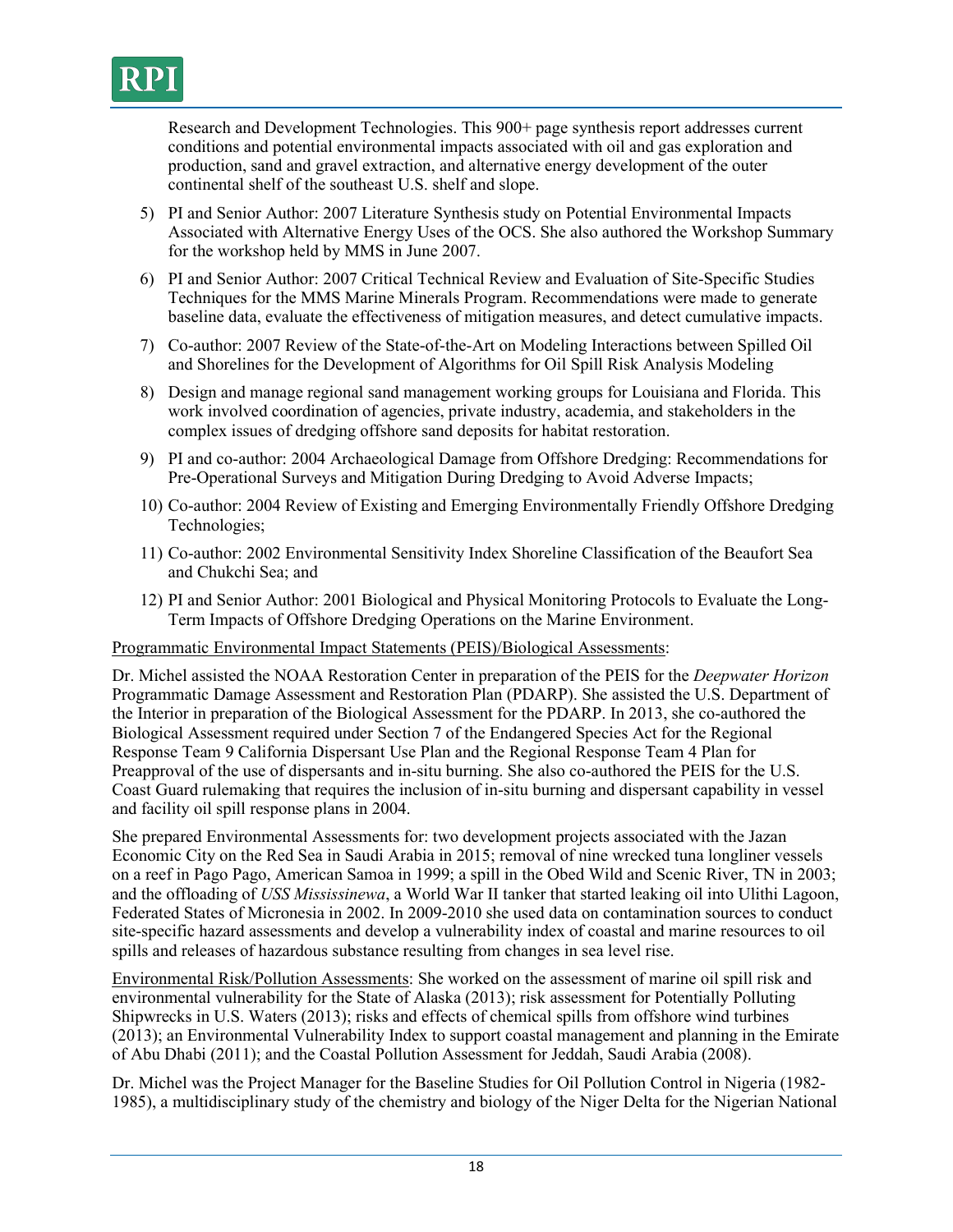

Petroleum Corporation. Extensive field surveys were conducted over a three-year period to characterize the ecological components, water quality, physical processes, and legal/socioeconomic issues for development of criteria and standards against oil pollution in the Niger Delta ecosystems.

Coastal Habitat Mapping. Dr. Michel was one of the original creators of the concept of Environmental Sensitivity Index (ESI) mapping. In 1990, she spearheaded the use of Geographic Information Systems (GIS) technology for data management and map production, including the development of standards for the production of coastal resource maps and databases. This work includes the Gulf-Wide Information System (G-WIS) projects for the Minerals Management Service. She conducted field mapping and authored the following atlases:

- Northern Puget Sound, WA. Cook Inlet and Kenai
- Central Puget Sound, WA Peninsula, AK
- Florida (1980 original and 1993 update) South Alaska Peninsula
- 
- Lake Michigan, WI, IL, IN, MI Southeastern Alaska
- Lake Superior Lake Ontario
- 
- 
- 
- 
- Bristol Bay, AK Central/Northern California
	-
	-
- Lake Huron  **Prince William Sound, AK**

Mapping of Unusually Sensitive Areas, Office of Pipeline Safety. Dr. Michel developed the technical definition of drinking water Unusually Sensitive Areas (USAs), based on aquifer characteristics and development of a complex GIS model to create USAs from available datasets. Over a two-year cooperative development process, RPI worked closely with industry representatives to refine and finalize the technical processes for creating USAs. In 2016-2018, she assisted the Pipeline and Hazardous Materials Safety Administration with the updates to the drinking water USAs for all 50 states plus Puerto Rico and the District of Columbia.

### **Selected Publications**

- Miller, J.D., M.O. Hayes, **J. Michel**, P.K. Krishnakumar, and R.A. Loughland. 2019. Chapter 3.1: Coastal Beach and Island Ecosystems. In: Al-Abdulkader, K.A., R.A. Loughland, and M.A. Qurban (eds.), Ecosystems and Biodiversity of the Arabian Gulf: Saudi Arabian Waters, Fifty Years of Scientific Research, Saudi Aramco and King Fahd University of Petroleum & Minerals, pp. 68-99.
- Huyster, M., A. Bejarano, and **J. Michel**. 2017. Improving biological assessments and consultations for Regional Response Team Preauthorization Plans: An example with Federal Region 4. Proc. 2017 Intl. Oil Spill Conference, American Petroleum Institute, Wash., D.C., pp. 589-604.
- Symons, L., **J. Michel**, J. Delgado, D. Reich, D. French McCay, D.S. Etkin, and D. Helton. 2014. The Remediation of Underwater Legacy Environmental Threats (RULET) risk assessment for potentially polluting shipwrecks in U.S. Waters. Proc. 2014 Intl. Oil Spill Conference, American Petroleum Institute, Wash., D.C., pp. 783-793.
- French McCay, D., D. Reich, **J. Michel**, D. Schmidt Etkin, L. Symons, D. Helton, and J. Wagner. 2014. For response planning: Predicted environmental contamination resulting from oil leakage from sunken vessels. Proc. 2014 Intl. Oil Spill Conference, American Petroleum Institute, Wash., D.C. pp. 300108.
- Reich, D.A., D. French McCay, J. Fontenault, J. Rowe, D.S. Etkin, **J. Michel**, Z. Nixon, C. Boring, M. McBrien, and B. Hay. 2013. Assessment of Marine Oil Spill Risk and Environmental Vulnerability for the State of Alaska. Restoration Center Northwest, NOAA, Seattle, WA. 134 pp.
- Bejarano, A.C., **J. Michel**, J. Rowe, Z. Li, D. French McCay, L. McStay and D.S. Etkin. 2013. Environmental Risks, Fate and Effects of Chemicals Associated with Wind Turbines on the Atlantic Outer Continental Shelf. U.S. Department of the Interior, Bureau of Ocean Energy Management, Regulation, and Enforcement, Gulf of Mexico OCS Region, New Orleans, LA. OCS Study BOEM 2013-213. 261 pp.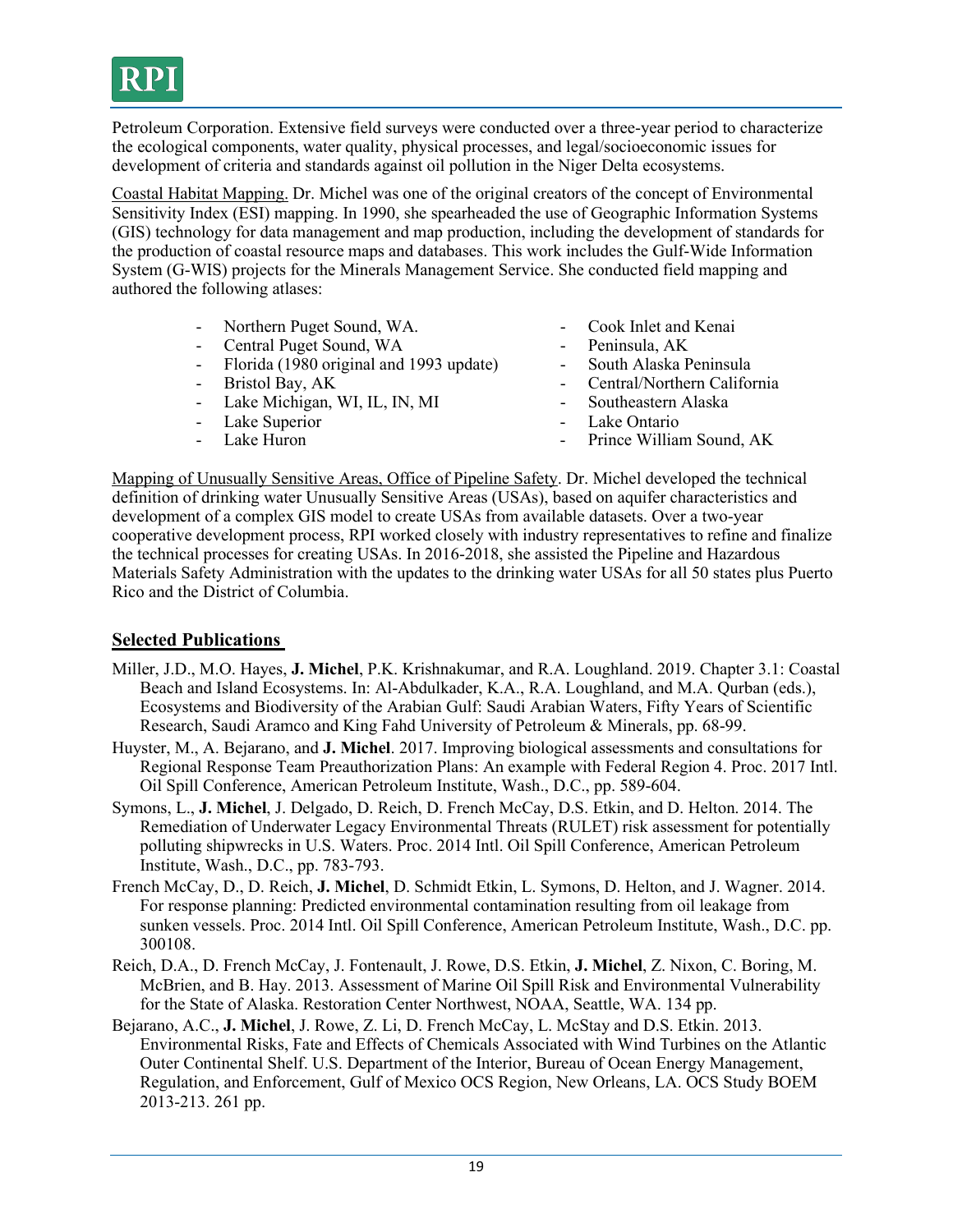- **Michel, J.**, A.C. Bejarano, C.H. Peterson, and C. Voss 2013. Review of Biological and Biophysical Impacts from Dredging and Handling of Offshore Sand. U.S. Department of the Interior, Bureau of Ocean Energy Management, Herndon, VA. OCS Study BOEM 2013-0119. 258 pp.
- **Michel, J.** (ed.). 2013. South Atlantic Information Resources: Data Search and Literature Synthesis. U.S. Department of the Interior, Bureau of Ocean Energy Management, Regulation, and Enforcement, Gulf of Mexico OCS Region, New Orleans, LA. OCS Study BOEM 2013-01157. 942 pp.
- Hayes, M.O., **J. Michel**, and D.V. Betenbaugh. 2010. The intermittently exposed, coarse-grained gravel beaches of Prince William Sound, Alaska: Comparison with open-ocean gravel beaches. J. Coastal Research 26(1):4-30.
- Barnea, N., **J. Michel**, B. Bray, Z. Nixon, G. Imahori, and C. Moegling. 2009. Marine Debris Response Planning in the North-Central Gulf of Mexico. June 2009. NOAA Technical Memorandum. 43 pp.
- **Michel, J.**, Dunagan, H., Boring, C., Healy, E., Evans, W., Dean, J.M., McGillis, A. and Hain, J. 2007. Worldwide Synthesis and Analysis of Existing Information Regarding Environmental Effects of Alternative Energy Uses on the Outer Continental Shelf. U.S. Department of the Interior, Minerals Management Service, Herndon, VA. MMS OCS Report 2007-038. 254 pp.
- **Michel, J.** and E. Burkhard. 2007. Workshop to Identify Alternative Energy Environmental Information Needs: Workshop Summary. U.S. Department of the Interior, Minerals Management Service, Herndon, VA. MMS OCS Report 2007-057. 55 pp. + app.
- **Michel, J.**, R. Nairn, C.H. Peterson, S.W. Ross, R. Weisberg, and R. Randall. 2007. Critical Technical Review and Evaluation of Site-Specific Studies Techniques for the MMS Marine Minerals Program. Minerals Management Service, Herndon, VA. MMS OCS Report 2007-047. 47 pp. + app.
- Etkin, D.S., D. French-McCay, and **J. Michel**. 2007. Review of the State-of-the-Art on Modeling Interactions between Spilled Oil and Shorelines for the Development of Algorithms for Oil Spill Risk Analysis Modeling. Minerals Management Service, Herndon, VA. MMS OCS Study 2007-063. 157 pp.
- Nairn, R.B., Q. Lu, S.K. Langendyk, and **J. Michel**. 2005. A study to Address the Issue of Seafloor Stability and the Impact on Oil and Gas Infrastructure in the Gulf of Mexico: U.S. Department of Interior, Minerals Management Service, Gulf of Mexico Region, New Orleans, LA, OCS Study MMS 2005-043, 179 pp. + appendices.
- **Michel, J.**, D. Etkin, T. Gilbert, J. Waldron, C.T. Blocksidge, and R. Urban. 2005. Potentially Polluting Wrecks in Marine Waters: An Issue Paper Presented at the 2005 Intl. Oil Spill Conference. American Petroleum Institute, Wash., D.C. 76 pp.
- **Michel, J.** and B. Drucker. 2005. Regional management strategies for Federal offshore borrow areas: The Louisiana Sand Management Working Group. Proc. Coastal Zone '05, Coastal Services Center, NOAA, Charleston, SC.
- Nairn, R., T. Kenny, F. Marvan, **J. Michel**, R. Newell, and N. Bray. 2004. Review of Existing and Emerging Environmentally Friendly Offshore Dredging Technologies. U.S. Department of the Interior, Minerals Management Service, Marine Minerals Division, Herndon, VA. OCS Report MMS 2004-076. 150 pp.
- **Michel, J.** 2004. Regional management strategies for Federal offshore borrow areas, U.S. East and Gulf of Mexico coasts. J. Coastal Research 20:149-154.
- Nairn, R., J.A. Johnson, D. Hardin, and **J. Michel**. 2004. A biological and physical monitoring program to evaluate long-term impacts from sand dredging operations in the United States outer continental shelf. J. Coastal Research 20:126-137.
- Research Planning, Inc., Tidewater Atlantic Research, Inc., and Baird & Associates Ltd. 2004. Archaeological Damage from Offshore Dredging: Recommendations for Pre-Operational Surveys and Mitigation During Dredging to Avoid Adverse Impacts. U.S. Department of the Interior, Minerals Management Service, Sand and Gravel Unit, Leasing Division, Herndon, VA. OCS Report MMS 2004-005. 75 pp.  $+$  app.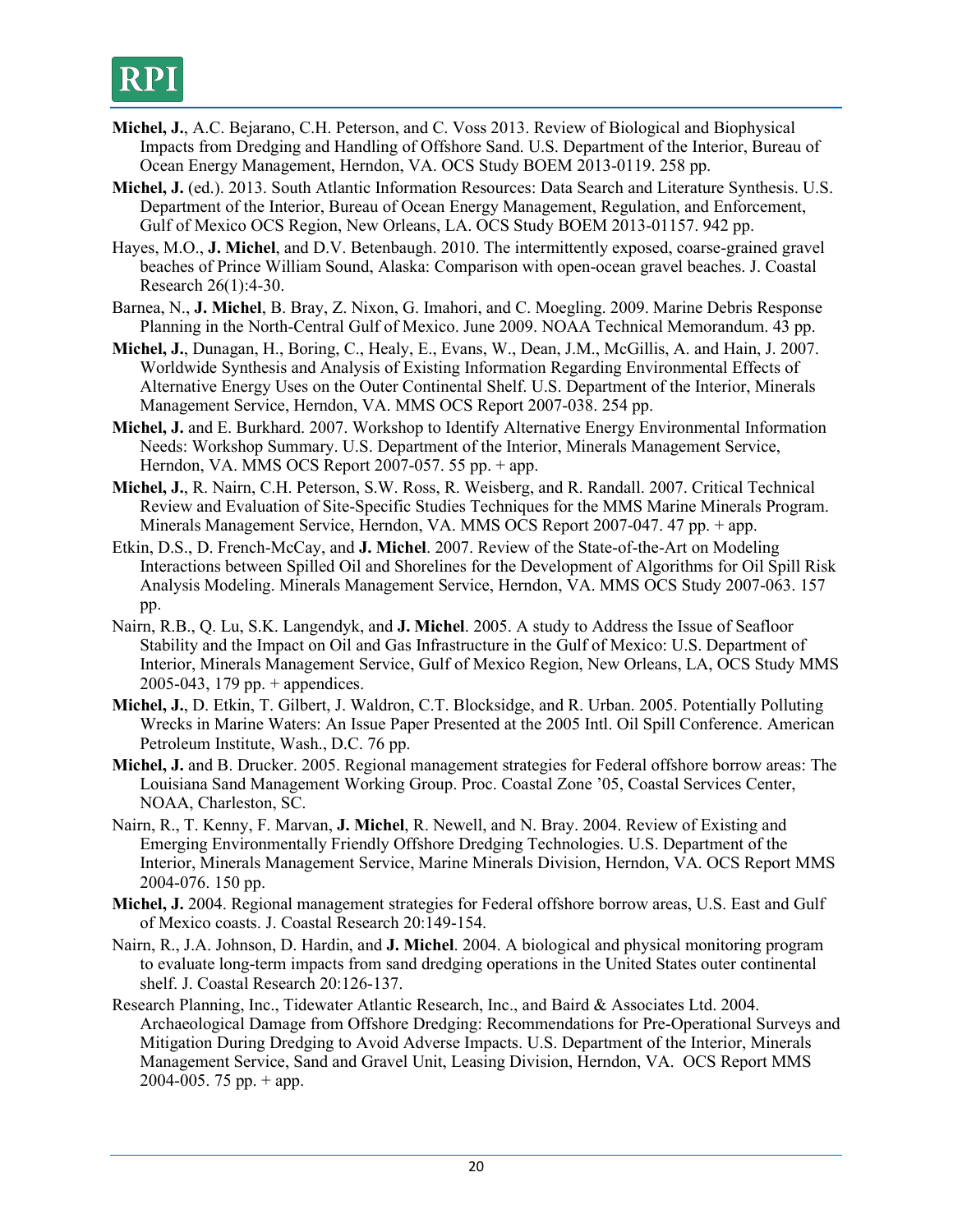- **Michel, J.** and C. Lord. 2002. *Mississinewa* Offloading, Ulithi Lagoon, Yap State, Federated States of Micronesia: Environmental Assessment. Naval Sea Systems Command, Wash., D.C. 47 pp + app.
- **Michel, J.**, R. Nairn, and J. Johnson. 2001. Development and Design of Biological and Physical Monitoring Protocols to Evaluate the Long-term Impacts of Offshore Dredging Operations on the Marine Environment. U.S. Department of the Interior, Minerals Management Service, Marine Minerals Division, Herndon, VA. OCS Report MMS 2001-089. 116 pp.
- **Michel, J.** 2001. Examination of Regional Management Strategies for Federal Offshore Borrow Areas Along the United States East and Gulf of Mexico Coasts. U.S. Department of the Interior, Minerals Management Service, Marine Minerals Division, Herndon, VA. OCS Report MMS 2001-090. 23 pp.  $+$  app.
- Hayes, M.O. and **J. Michel**. 1989. Modern clastic depositional systems of south-central Alaska, field trip guidebook T101, 28th Intl. Geological Congress, 29- June - 7 July 1989. American Geophysical Union, Wash., D.C. 42 pp.
- Kana, T.W., **J. Michel**, M.O. Hayes, and J.R. Jensen. 1984. The Physical Impact of Sea-level Rise in the Area of Charleston, South Carolina. M.C. Barth and J. Titus (eds.), Greenhouse Effect and Sea Level Rise: A Challenge for This Generation: Van Nostrand Reinhold Co., New York, NY, pp. 105-151.
- Kana, T.W., **J. Michel**, M.O. Hayes, and J.R. Jensen. 1983. Shoreline changes due to various sea-level rise scenarios. Proc. Coastal Zone Management '83, ASCE, NY, pp. 2768-2776.
- Hayes, M.O. and **J. Michel**. 1982. Shoreline sedimentation with a forearc embayment, lower Cook Inlet, Alaska. Jour. Sed. Petrol. 52:251-263.

# **ENVIRONMENTAL RADIOCHEMISTRY**

Since 1976, research has been conducted on the distribution and geochemistry of natural radionuclides in soils, groundwater, and surface water. The results have been applied to problems on the occurrence of radionuclides in public drinking water sources, drinking water standards, and understanding the geological factors that affect their distribution, with emphasis on radium and radon isotopes. Models have been developed to predict the levels of uranium, radium, and radon in groundwater nationwide, and these levels have been mapped at the county scale.

Dr. Michel has participated on numerous review panels for EPA's Office of Drinking Water dealing with radionuclides and was a consultant to the Radiation Advisory Committee of the Science Advisory Board. She has provided expert review and testimony on radiological contamination and risk associated with the phosphate industry. She has also conducted various studies on radiological contamination at the Savannah River Site, Aiken, South Carolina. Selected publications resulting from her research are cited below.

### **Chapters in Books**

- **Michel, J.** 1991. Chapter 7: Relationship of Radium and Radon with Geological Formations. In: C.R. Cothern and P. Rebers (eds.), Radioactivity in Drinking Water, Plenum Press, New York, pp. 83-95.
- **Michel, J.** 1987. Chapter 4, Sources. In C.R. Cothern and J.E. Smith, Jr. (eds.), Environmental Radon, Environmental Science Research Volume 35, Plenum Press, NY, pp. 81-130.
- Crawford-Brown, D.J. and **J. Michel**. 1987. Chapter 3, Measurement. In C.R. Cothern and J.E. Smith, Jr. (eds.), Environmental Radon, Environmental Science Research Volume 35, Plenum Press, New York, pp. 59-80.
- **Michel, J.** and M. Jordana. 1987. Nationwide Distribution of Ra-228, Ra-226, Rn-222, and Uranium in Ground Water. In: B. Graves (ed.), Radon, Radium, and other Radioactivity in Ground Water, Lewis Publishers, Chelsea, Mich., pp. 227-240.
- **Michel, J.**, P.T. King, and W.S. Moore. 1982. Technique for Ra-228 and Ra-226, with Results from South Carolina. In: E.C. Perry and C.W. Montgomery (eds.), Isotopic Studies of Hydrologic Processes, North. Ill. Univ. Press, pp. 83-90.